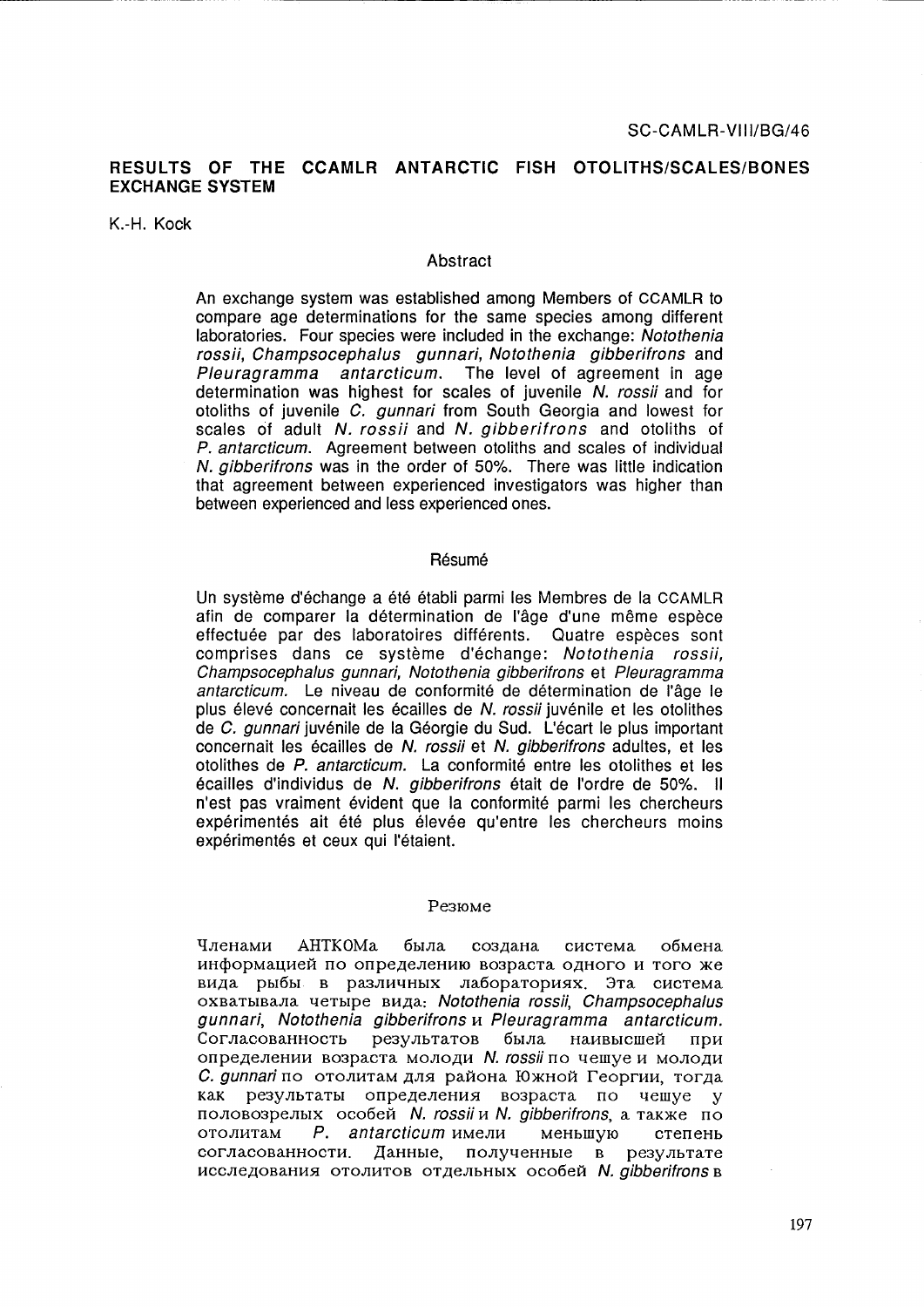50% случаев совпадают с данными, полученными в результате исследований чешуи отдельных особей этого же вида. Не существует значительных свидетельств того, что результаты анализа, проведенного опытными лаборантами, совпадают в большем количестве случаев, чем результаты анализа, выполненного более и менее опытными исследователями.

#### Resumen

Un sistema de intercambio se establecio entre los Miembros de la CCRVMA para comparar las determinaciones de edad para la misma especie entre los diferentes laboratorios. Cuatro especies fueron incluidas en el intercambio: Notothenia rossii, Champsocephalus gunnari, Notothenia gibberifrons y Pleuragramma antarticum. El nivel de acuerdo fue alto en relacion a la determinacion de edad concerniendo las escamas de N. rossii juvenil y los otolitos de C. gunnari juvenil proveniente de Georgia del Sur. Sin embargo no hubo tanto acuerdo acerca de las escamas de N. rossii y N. gibberifrons adultos y los otolitos de P. antarticum. Acuerdo entre otolitos y escamas de N. *gibberifrons* individuales fue del orden<br>del 50%. Hubo poca indicación de que acuerdo entre los Hubo poca indicación de que acuerdo entre los investigadores más experimentados fuese más alto que aquel entre investigadores más y menos experimentados.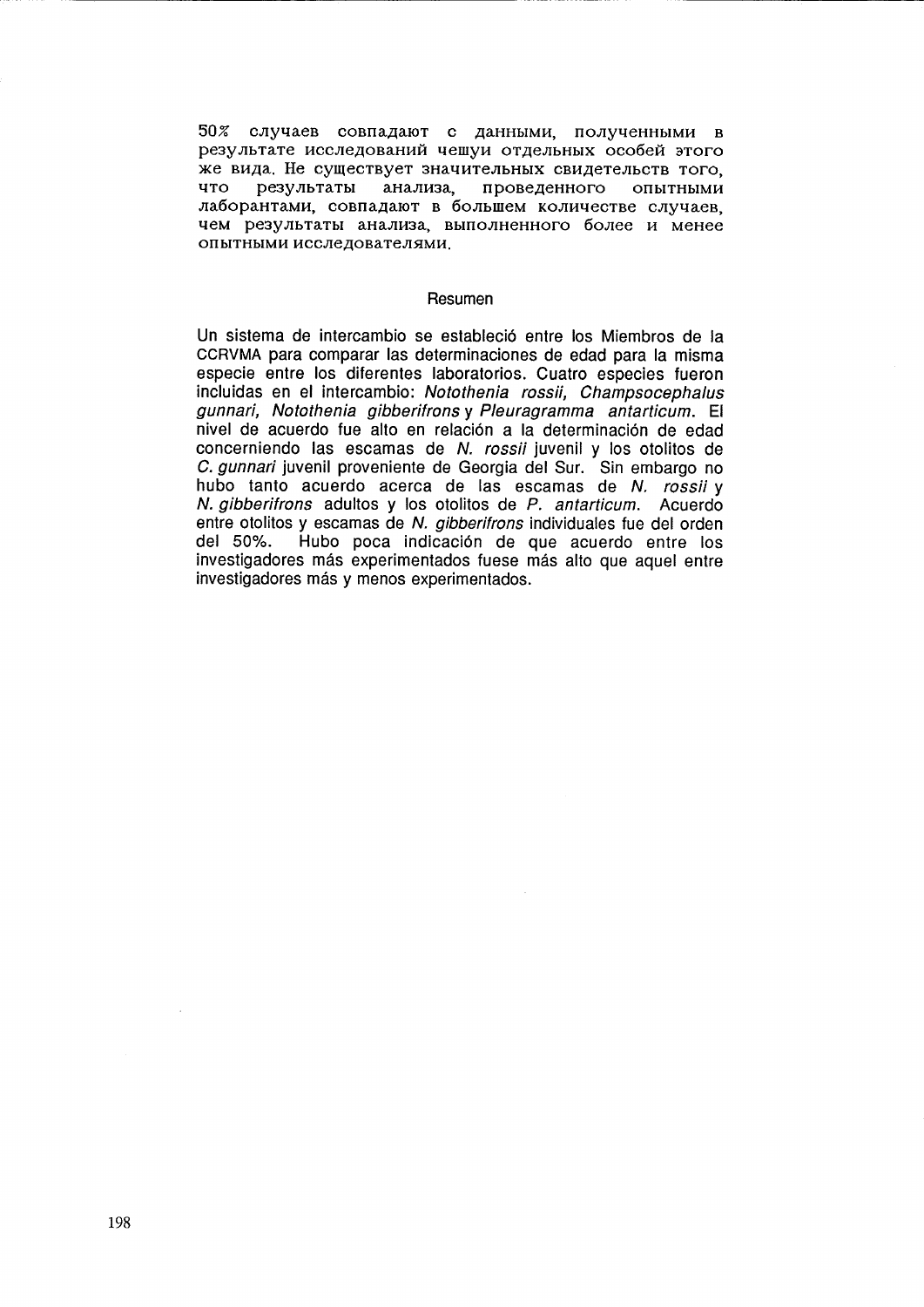#### 1. INTRODUCTION

Following a recommendation of the CCAMLR Fish Age Determination Workshop held in Moscow from 14 to 19 July 1986 (SC-CAMLR-VII/BG/41), an exchange system was established among Members of CCAMLR to examine otoliths, scales and bones of selected species of Antarctic fish. Samples were kindly provided by the USSR, United Kingdom and Argentina. Laboratories of the following Members took part in the exchange: USSR, Poland, German Democratic Republic, Federal Republic of Germany, United Kingdom, Spain, Argentina and Australia. Reports on the progress of the exchange were submitted to the Scientific Committee of CCAMLR in 1987 (SC-CAMLR-VI/8G/26 Rev. 1) and 1988 (WG-FSA-88/30).

The exchange was terminated before 1 August 1989 despite only five of the six samples available having been circulated among all interested Members. The status of one sample is unknown at present.

#### 2. MATERIAL AND METHODS

The following samples were made available for the exchange:

- (i) Scales of adult Notothenia rossii from South Georgia and the South Shetland Islands (Table 1) mounted on microscopic slides. Sample size: 46. Six slides sent were broken during mailing, therefore only 40 specimens could be included in the exchange. Samples covered the length range of 39 to 70 cm. Sources: VNIRO, AtlantNIRO (USSR).
- (ii) Scales of juvenile N. rossii from Potter Cove (South Shetland Islands) (Table 2) mounted on microscopic slides. Sample size: 50. Specimens of 23.5 to 44.3 cm length were available. Source: Instituto Antartico Argentino (Argentina).
- (iii) Scales of Notothenia gibberifrons from South Georgia and the South Shetland Islands (Table 3). Sample size: 58. Five slides were broken during transportation, therefore only 53 specimens could be included in the exchange. Length of the specimens ranged from 10.9 to 46.2 cm. Sources: VNIRO, AtlantNIRO (USSR).
- (iv) Scales and otoliths of N. gibberifrons from South Georgia (Table 4). Sample size: 81. Otoliths were prepared according to the Bedford method; scales were in vials, but were mounted on microscopic slides by the Convener in the course of the exchange. Both otoliths and scales of 57 specimens were available. Samples covered the length range of 7.7 to 43.2 cm. Source: British Antarctic Survey (UK).
- (v) Otoliths of Champsocephalus gunnari from South Georgia, the South Orkney Islands and South Shetland Islands (Table 5). Sample size: 70. Four otoliths were lost during transportation, therefore only 66 otoliths were available for the exchange. Specimens of 7.3 to 48.7 (57.5) cm in length were present in the sample. Sources: VNIRO, AtlantNIRO (USSR).
- (vi) Otoliths of Pleuragramma antarcticum from the Mawson Sea (East Antarctic) (Table 6). Sample size: 50. Two otoliths were broken during transportation, therefore only 48 otoliths were included in the exchange. Size of specimens ranged from 12.4 to 20.6 cm. Source: YugNIRO (AzcherNIRO) (USSR).

Techniques used in various laboratories for ageing Antarctic fish were described in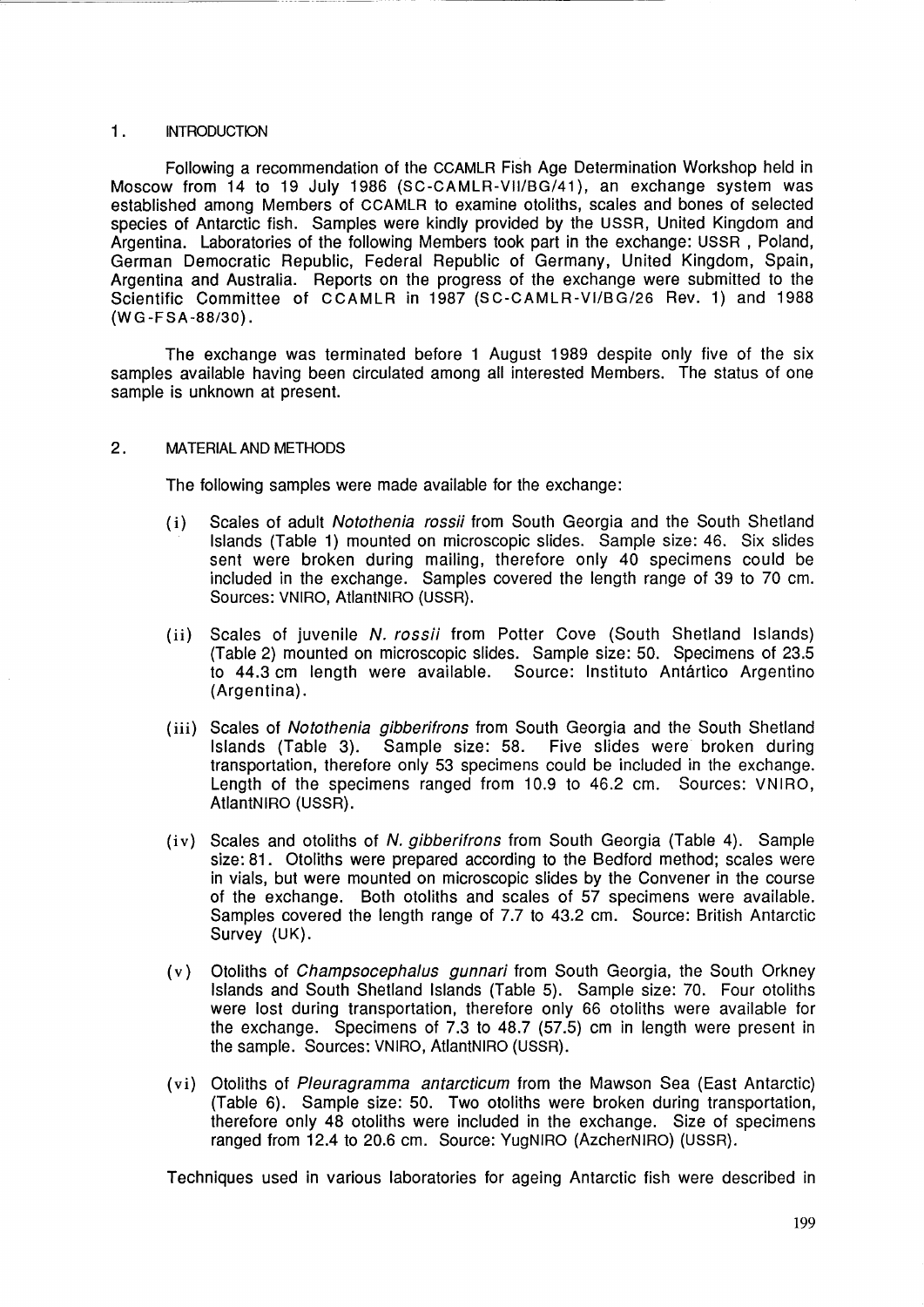SC-CAMLR-VII/8G/41 and in various scientific publications. These methods are summarized below:

- (i) Notothenia rossii: Scales and otoliths were used to age N. rossii. Checks observed on both structures were validated to form annuli (scales: Sherbich, 1975; Freytag, 1980; otoliths: Burchett, 1983). Due to the delicacy of the otoliths and the amount of time taken to extract and prepare them, scales are commonly used in most laboratories for routine age determination. Scales located just below the lateral line under the pectoral fin were found to be most suitable for ageing. Scales are usually cleaned by soaking them in 10% ammonia (VNIRO, AtlantNIRO) or in a soap solution (Sea Fisheries Institute, Hamburg) and then mounted wet between two microscopic slides. Scales are then examined with a binocular microscope using transmitted light and various magnifications. Otoliths are prepared in two ways: either 'cracked and charred' (Moller Christensen, 1964) or sectioned after being embedded in polyester resin (Bedford, 1983).
- (ii) Notothenia gibberifrons: This species is routinely aged by scales prepared similarly to those of N. rossii (Boronin and Frolkina, 1976; Skora, 1980; Kompowski, 1983) and by sections of the first ventral fin ray (GDR: Hoffmann, 1982), as described by Gubsch (1980) for Chaenocephalus aceratus. Occasionally otolith sections have been used for ageing (North et al., 1980; Clasing et al., 1985). However, so far only the first three to four annuli on scales have been tentatively validated by plotting polymodal curves of the total number of sclerites versus fish age (Boronin and Frolkina, 1976).
- (iii) Champsocephalus gunnari: Channichthyids lack scales. Routine age determinations are carried out using otoliths (whole otoliths: Kock, 1981; Frolkina unpubl.; cracked: Sosinski, 1981; sections: Kochkin, 1985), vertebrae (Kochkin, 1985) and sections of the first ventral fin ray (Gubsch, 1982). Whole otoliths are kept in alcohol (Frolkina, unpubl.) or glycerine (Kock, 1981). For examination they are placed in camphor oil for a maximum of 10 to 15 minutes, otherwise they become opaque (Frolkina, unpubl.). Whole and sectioned otoliths, vertebrae and sections of the first ventral fin ray are examined either via transmitted light (Frolkina, Kochkin) or reflecting light against a black background (Kock, Gubsch, Sosinski). The first two to three annuli identified on whole otoliths have been validated by distinct peaks in ploy modal frequency curves (Kock, 1981; Slosarczyk, 1987).
- (iv) Pleuragramma antarcticum: Scales, otoliths and coracoid bones were examined for age determination by Gerasimchook. Scales were found to be unsuitable due to the even distribution of sclerites which were impossible to separate into "fast" and "slow" growth zones. The coracoid was also found to be unsuitable and staining with alizarin did not enhance the internal structures. Poor calcification of the skeleton of P. antarcticum is the most probable reason for this lack of distinct rings (Gerasimchook in SC-CAMLR-VII/8G/41).

Sagittal otoliths were proved to be suitable for estimating age. Two different techniques are used for age determination.

- (i) Otoliths are examined in glycerine via transmitted light. However, otoliths should not be kept for "long periods" in glycerine because this results in the otoliths becoming irreversibly transparent (Gerasimchook, in SC-CAMLR-VII/BG/41).
- (ii) A different technique has been used by Hubold and Tomo (1989). They have examined otoliths in glycerine against a black background under reflected light.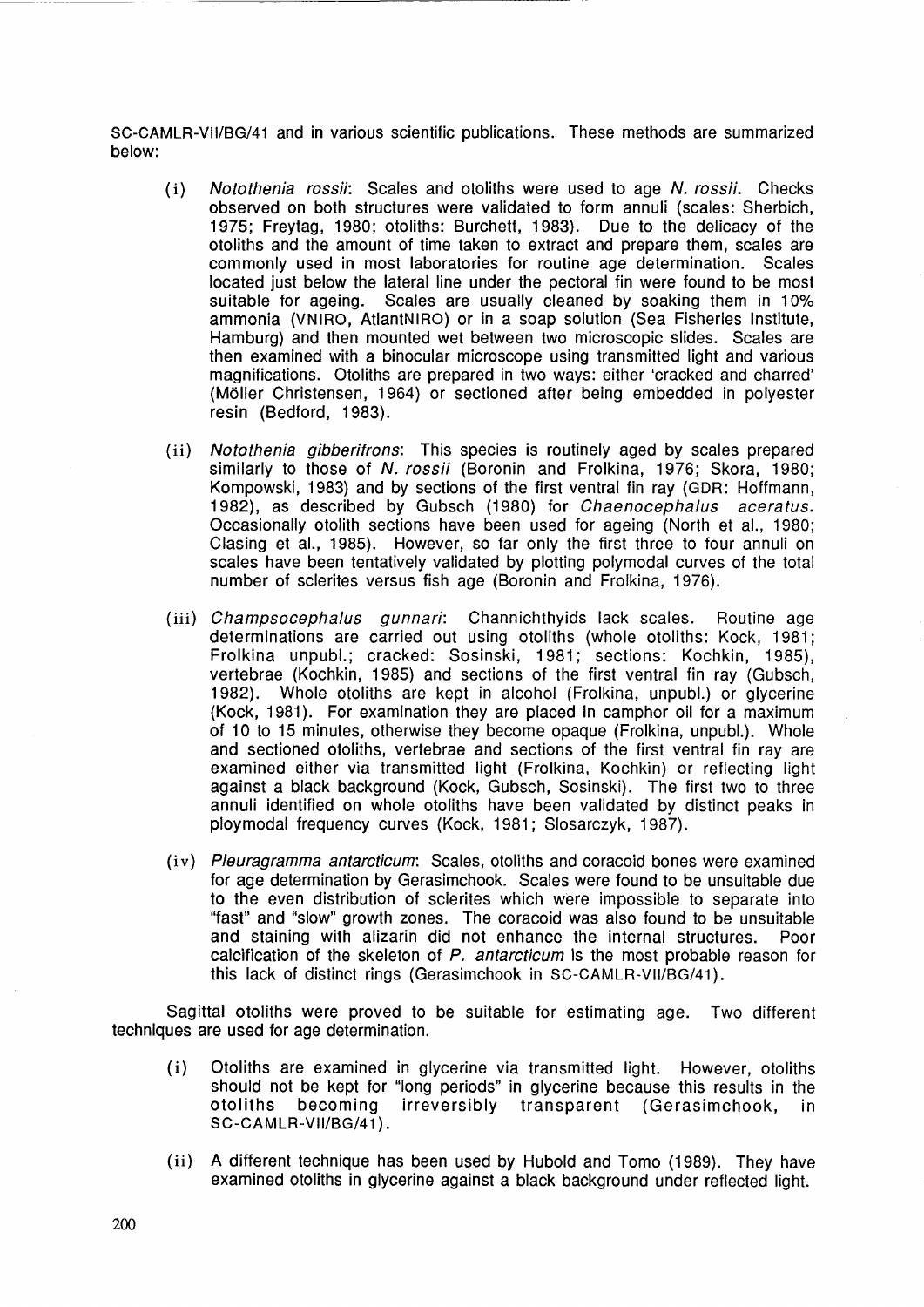The first two annuli identified by both techniques have been validated by comparing them with prominent peaks in length frequency compositions which are supposed to represent the first two age classes (Gerasimchook, pers. comm.; Hubold and Tomo, 1989).

Analysis of the results of the otoliths/scales/bones exchange was mainly based on the level of agreement either among all investigators or within pairs of investigators. Agreement, however, was not only assumed when 'readers' estimated the same age (e.g. 5 and 5) but also when one of the investigators only gave an approximation (e.g. 5 and 5/6 or 5?). It is obvious that this should lead to an increase of 'positive' results. Agreement among all of the investigators was evaluated under two provisions:

- ( i) full agreement; and
- (ii) full agreement or deviations of not more than one year.

The 'birthday' of Antarctic fish is commonly accepted as 1 July. However, one reader (Barrera-Oro, Argentina) took 1 October as the 'birthday' for N. rossii as annuli in its scales were observed as incomplete before that date.

#### 3. RESULTS

#### 3.1 Notothenia rossii (Adults)

Results of ageing are set out in Table 1. Three of the four investigators (1, 3 and 4) were experienced in determining the age of the species; one investigator (2) was less experienced.

Age classes 4 to 12/13 were identified from the sample.

Full agreement among all readers: 0 Full agreement among experienced readers: 0

The following table demonstrates the agreement (in %) among all of the investigators:

|                           | Full Agreement (%) |      |      |      |      |
|---------------------------|--------------------|------|------|------|------|
|                           | Reader             |      |      | З    | 4    |
| Full agreement/           |                    |      | 29.0 | 28.2 | 10.3 |
| deviation = 1 year $(\%)$ | 2                  | 76.3 |      | 48.7 | 35.1 |
|                           | 3                  | 81.1 | 89.2 |      | 59.9 |
|                           | 4                  | 66.7 | 88.5 | 84.2 |      |

With the exception of readers 2 and 4, full agreement between two readers was usually much less than 50%. If one allows for a deviation of one year, agreement among most readers was more than 80%. Deviations were more common as length  $(= aq)$  of fish increased.

Although true age of the specimens was not known, some investigators (2, and 4) tend to attribute higher ages to the specimens than others, irrespective of the length of the specimens (Figures 1 and 2).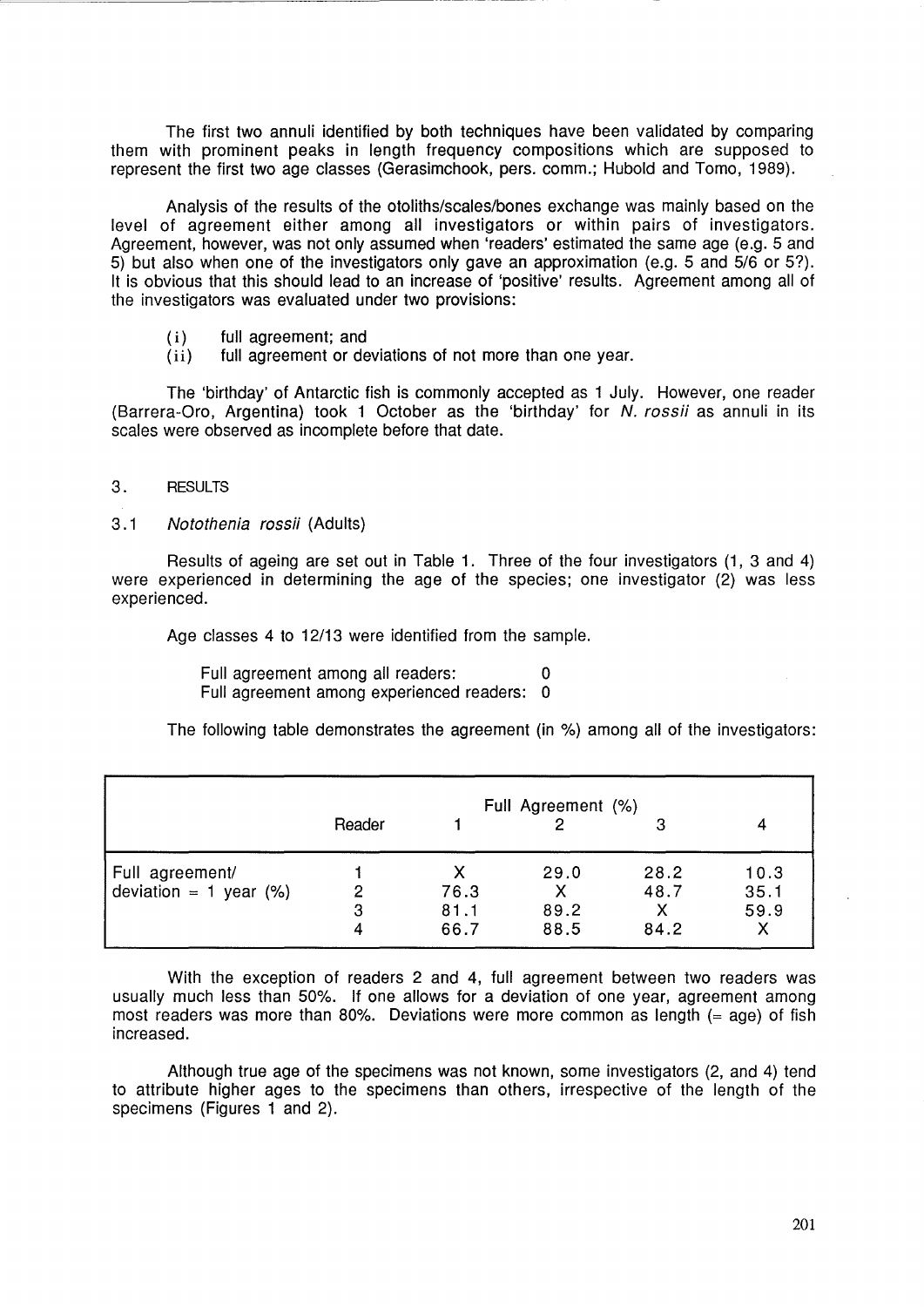### 3.2 Notothenia rossii (Juvenile)

Results of age determinations are set out in Table 2. Two of the three investigators (1 and 2) were experienced and one (3) was less experienced. Age classes 3 to 7 were identified from the samples.

| Full agreement among all readers:         | 37 (74.0%) |
|-------------------------------------------|------------|
| Full agreement among experienced readers: | 39 (78.0%) |
| Full agreement or deviation of not more   |            |
| than one year among all readers:          | 50 (100%)  |

The following table indicates that agreement between two readers was in the order of 80%. Agreement could have been even higher if 'reader' 1 had not used 1 October as the 'birthday' instead of 1 July. Except in one case, however, no deviation of more than one year was observed.

|                           | Full Agreement (%) |       |      |      |  |  |
|---------------------------|--------------------|-------|------|------|--|--|
|                           | Reader             |       |      |      |  |  |
| Full agreement/           |                    |       | 78.0 | 84.0 |  |  |
| deviation = 1 year $(\%)$ |                    | 100.0 |      | 80.0 |  |  |
|                           | 3                  | 100.0 | 98.0 |      |  |  |

#### 3.3 Notothenia gibberifrons

Results of age determinations from scales only are given in Table 3. Three investigators were experienced (1, 4 and 5) and two (2 and 3) had less experienced with the species. Age classes 1 to 14/15 were identified from the samples.

| Full agreement among all readers:  | 0 |             |
|------------------------------------|---|-------------|
| Full agreement or deviation of not |   |             |
| more than one year among readers:  |   | 1 $(2.4\%)$ |

The following table demonstrates that the level of agreement between two readers was approximately 25%, except in experienced readers when it was 38.0%. Even allowing for one year of deviation among readers, agreement did not reach more than 50 to 60%.

|                           | Full Agreement (%) |      |      |      |      |      |  |
|---------------------------|--------------------|------|------|------|------|------|--|
|                           | Reader             |      | 2    | 3    |      | 5    |  |
| Full agreement/           |                    | х    | 24.4 | 22.9 | 38.0 | 12.0 |  |
| deviation = 1 year $(\%)$ | 2                  | 60.0 | Χ    | 26.2 | 25.6 | 7.0  |  |
|                           | 3                  | 54.2 | 47.6 | х    | 16.7 | 6.0  |  |
|                           | 4                  | 71.2 | 50.0 | 55.3 |      | 20.4 |  |
|                           | 5                  | 32.0 | 11.6 | 24.4 | 46.9 | Χ    |  |

Less experienced readers tended to attribute higher ages to the specimens than did experienced investigators, irrespective of the fish length (Figures 3 and 4).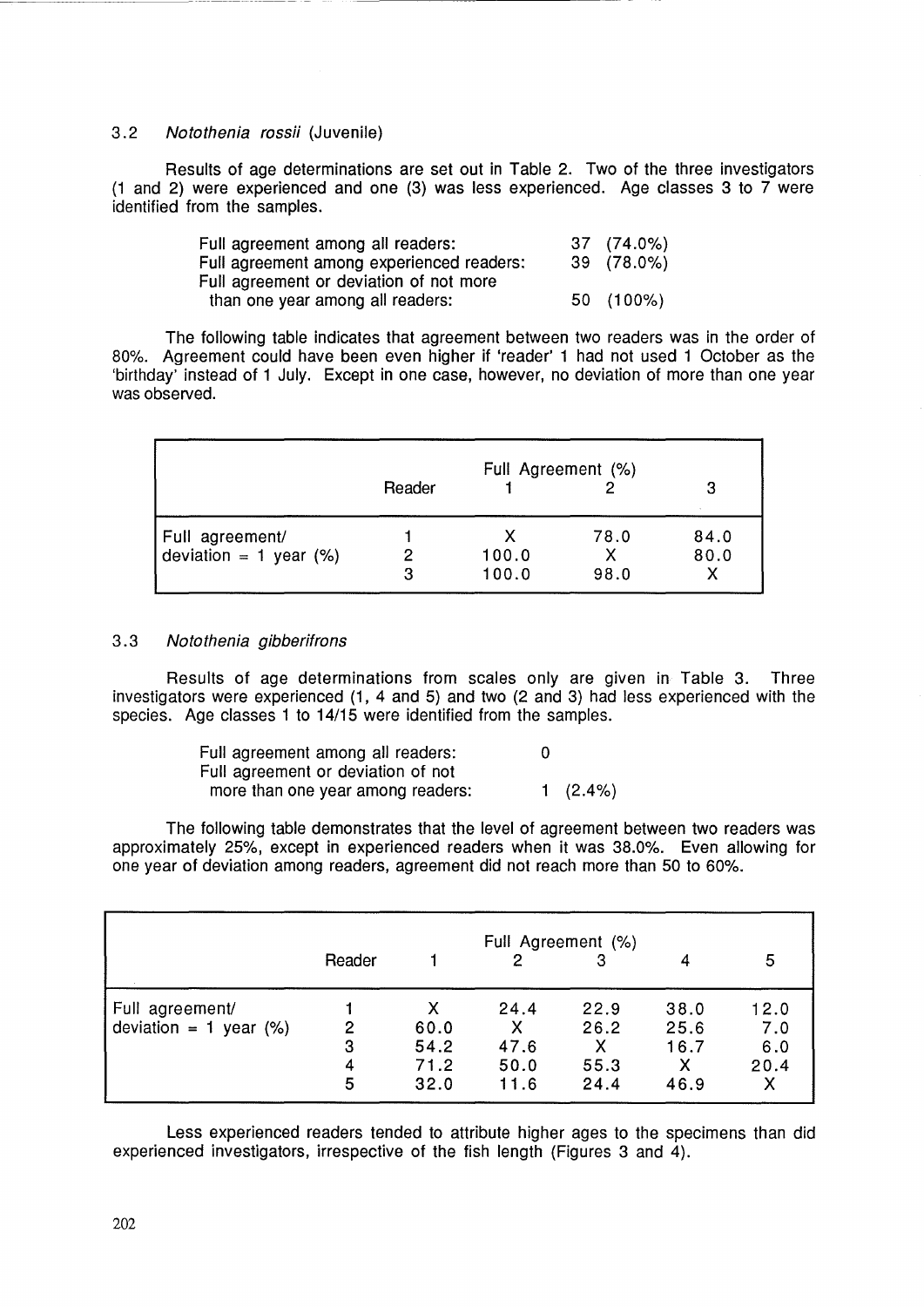Results of ageings on a second set of samples containing scales and otoliths are set out in Table 4. Age classes 1 to 15 were identified from the samples.

Comparison of age determination from scales did not reveal results substantially different from those described for the first set. Analysis is therefore confined to a comparison of age determinations from both otoliths and scales. However only three of the five investigators examined both structures. Two (4 and 5) were experienced and one (2) was less experienced.

Full agreement between ages determined from otoliths and scales was observed in 45.5% (reader 2), 52.6% (5) and 67.3% (4) of the samples respectively. One of the investigators (5) attributed generally (87%) higher ages to scales compared to otoliths of the same specimens, whereas the other two did not.

#### 3.4 Champsocephalus gunnari

Results of comparative age determinations are given in Table 5. Two of the investigators were experienced (1 and 3), one was experienced in ageing C. gunnari by fin ray sections but not by otoliths (2) and one was less experienced. Age classes 0 to 9 were identified from the samples.

| Full agreement among all investigators: | 18.0% |
|-----------------------------------------|-------|
| (Agreement, however, was mostly         |       |
| confined to age classes 0 and 1 and     |       |
| then substantially decreased).          |       |
| Full agreement or deviation of not more |       |
| than one year:                          | 72.1% |

Agreement was mostly confined to the first three age classes (0 to 2).

The following table demonstrates that agreement was highest between readers 2 and 3 (62.3%).

|                           | Full Agreement (%)<br>Reader<br>3 |      |      |      |      |  |  |
|---------------------------|-----------------------------------|------|------|------|------|--|--|
|                           |                                   |      |      |      |      |  |  |
| Full agreement/           |                                   |      | 40.6 | 46.8 | 41.0 |  |  |
| deviation = 1 year $(\%)$ | 2                                 | 73.4 |      | 62.3 | 39.7 |  |  |
|                           | 3                                 | 78.7 | 88.3 | Χ    | 46.3 |  |  |
|                           | 4                                 | 82.3 | 91.1 | 94.2 |      |  |  |

Agreement between pairs of experienced readers and among less experienced readers (except 2 and 3) did not differ considerably.

Readers 1 and 4 tended to attribute higher ages to fish of the same size more so than did readers 2 and 3. This was consistent in all three populations of C. gunnari for which material was available (Figures 5 to 7).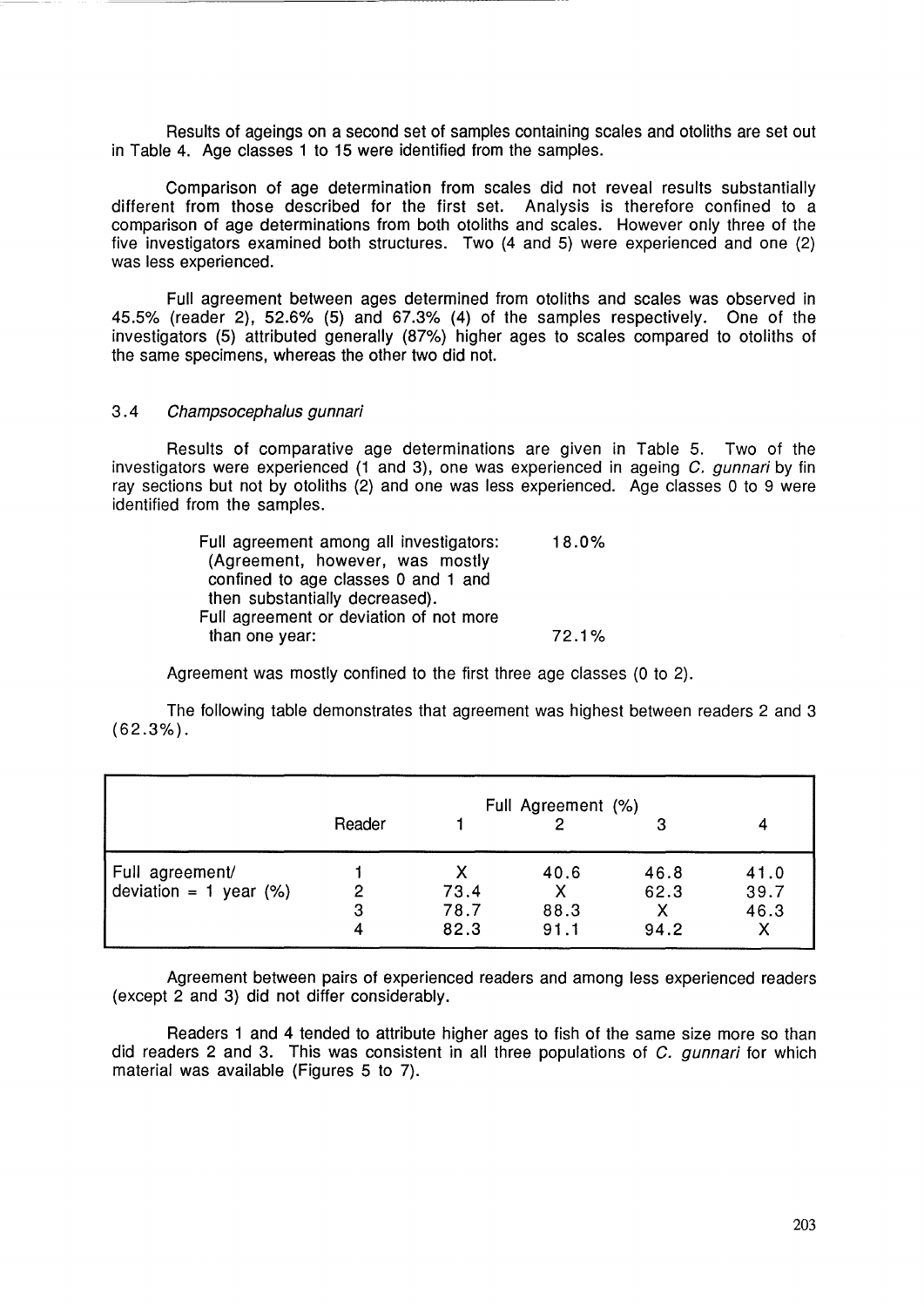#### 3.5 Pleuragramma antarcticum

Results of ageings are shown in Table 6. Three investigators (1, 2 and 3) were experienced with the species and one was (4) less experienced. Age classes 2 to 12 were identified from the sample.

Full agreement among experienced readers existed in 20.8% of all samples. Allowing for one year of deviation, agreement increased to 52.1%.

The following table demonstrates the agreement between pairs of readers.

|                           | Reader |      | Full Agreement (%) | 3    |      |
|---------------------------|--------|------|--------------------|------|------|
| Full agreement/           |        |      | 26.2               | 37.5 | 4.2  |
| deviation = 1 year $(\%)$ | 2      | 76.2 |                    | 34.2 | 26.8 |
|                           | 3      | 78.7 | 65.9               |      | 11.1 |
|                           | 4      | 43.5 | 42.5               | 33.3 |      |

The same difference among experienced and less experienced readers as indicated above is also evident from this table. Less experienced investigators attributed generally lower ages to fish of the same size than did experienced readers (Figure 8).

#### 4. DISCUSSION

Since the beginning of the 1970s, many studies on age and growth of Antarctic fish have been published. Most of them deal with commercially exploited nototheniids and channichthyids. The first comparative age determinations were carried out during two ageing workshops of the BIOMASS Working Group on Antarctic Fish Biology in 1979 and 1982 (Anon, 1980 and 1982).

Results, however, in particular those obtained during the second workshop are not directly comparable to the CCAMLR otoliths/scales/bones exchange as other species (Dissostichus eleginoides, Nototheniops larseni, Notothenia squamifrons) were included.

As in fish from temperate waters, otoliths and scales are widely used for ageing Antarctic fish (Kock, Duhamel and Hureau, 1985). Except for cross sections of the first ventral fin ray (Gubsch, 1980; Hoffmann, 1982), other bony structures (vertebrae, coracoid, cleithrum, operculum and hypural) proved to be less successful for the identification of annuli. However, age determination is still far from being reliable and considerable differences exist between findings of different authors for one species. This is clearly underlined by the results of the CCAMLR Age Determination Workshop in Moscow in 1986 and findings of the CCAMLR otoliths/scales/bones exchange.

Agreement among investigators was high for scales of juvenile N. rossii from coastal waters of the South Shetland Islands and for otoliths of juvenile C, *gunnari* from South Georgia (age class 0 to 1). Agreement decreased in this species, however, from age class 2 onwards. Agreement was lowest for scales of adult Notothenia rossii marmorata and N. gibberifrons and otoliths of P. antarcticum. Agreement between otoliths and scales of individual N. gibberifrons varied from 45.5 to 67.3% depending on the investigator. One of the experienced investigators (5) of N. gibberifrons otoliths and scales tended to attribute higher ages to scales compared to otoliths, whereas the other two did not. This may indicate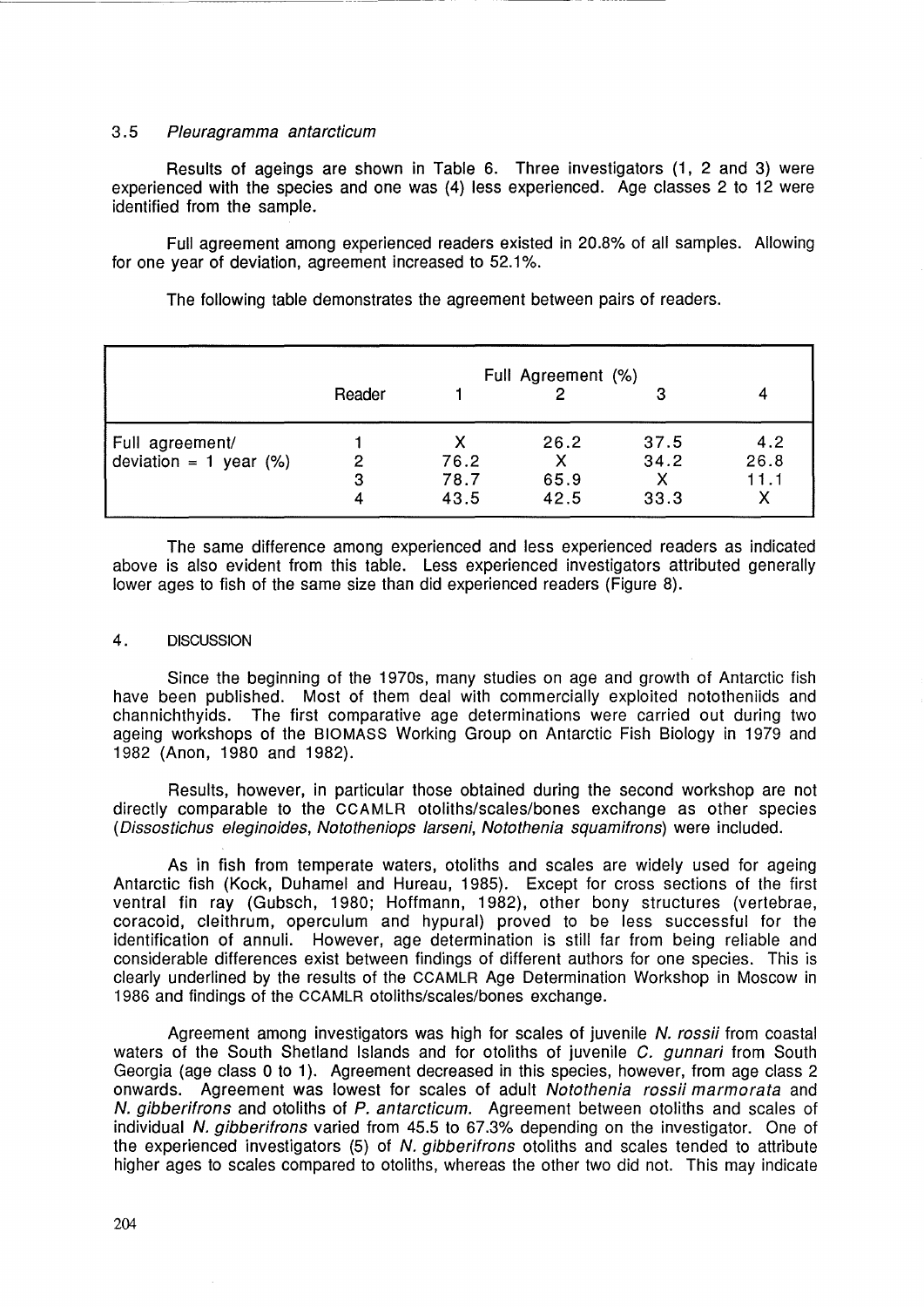that scales which are subject to replacement and resorption do not necessarily exhibit more 'checks' which would mislead investigators into attributing a higher age to them per se (at least in N. gibberifrons).

There was little indication that agreement among experienced readers was higher than among experienced and less experienced investigators.

One important reason for the observed low level of agreement among readers of most species is likely to be associated with the scarcity of validation studies in Antarctic fish. Validation of the first age classes is usually carried out using three methods.

- (i) Correlation of checks on otoliths and scales with prominent peaks in length frequency compositions.
- (ii) Estimation of the onset of scale formation and deduction of age classes from frequency histograms of the number of sclerites.
- (iii) Validation of 'checks' as being annual by means of counting daily increments.

Length frequency distributions have been used in C. *gunnari* and other icefish species to validate age classes 0 to 2 successfully (Kock, 1981; Slosarczyk, 1987). This seems to have been generally accepted and was largely confirmed by the results of the exchange. A similar approach was used in P. antarcticum from the Weddell Sea (Hubold and Tomo, 1989). Unfortunately, samples of this species used in the exchange did not contain small specimens representing the first age classes.

The first age classes of N. rossii and N. gibberifrons have been derived from frequency histograms of the number of sclerites (Sherbich, 1975; Freytag, 1980; Boronin and Frolkina, 1976) without, however, estimating the onset of scale formation. Freytag's results (1980) exhibit remarkably good agreement with Burchett's findings (1983) on N. rossii otoliths.

Daily ring counts of one of the species involved in the exchange have so far only been carried out for N. rossii and C. gunnari (Radtke, SC-CAMLR-VI/BG/43). Findings on N. rossii agree well with Freytag's (1980) and Burchett's (1983) results, but counts for C. gunnari indicate much higher ages in fish of the same size than those estimated by traditional methods.

It is obvious that there is still a need to carry out additional validation studies, in particular on exploited nototheniids, to identify the first annuli more precisely. This may be one way to establish more reliable age determinations in exploited Antarctic fish species. Validation studies should be extended to otoliths which are not subject to replacement and resorption as scales are. Priority should be given to compare age determinations from both structures as has been attempted for N. gibberifrons in the exchange.

As commonly observed in age determinations of temperate water fish, agreement among investigators generally decreased with increasing size of the fish. This problem is likely to remain unresolved in the near future. However, further validation studies and the increase in knowledge of the biology of a particular species may reduce that problem. Comparative age determinations on a workshop basis which should be combined with an extensive discussion on the life history of a species may in the future better help to attribute the 'best" age to a specimen. Establishing additional exchange schemes are unlikely to give more reliable estimates than those obtained during the first exchange.

The 'best' age is not necessarily the true age nor is it the majority 'reading' nor the mean of the exchange 'readings'.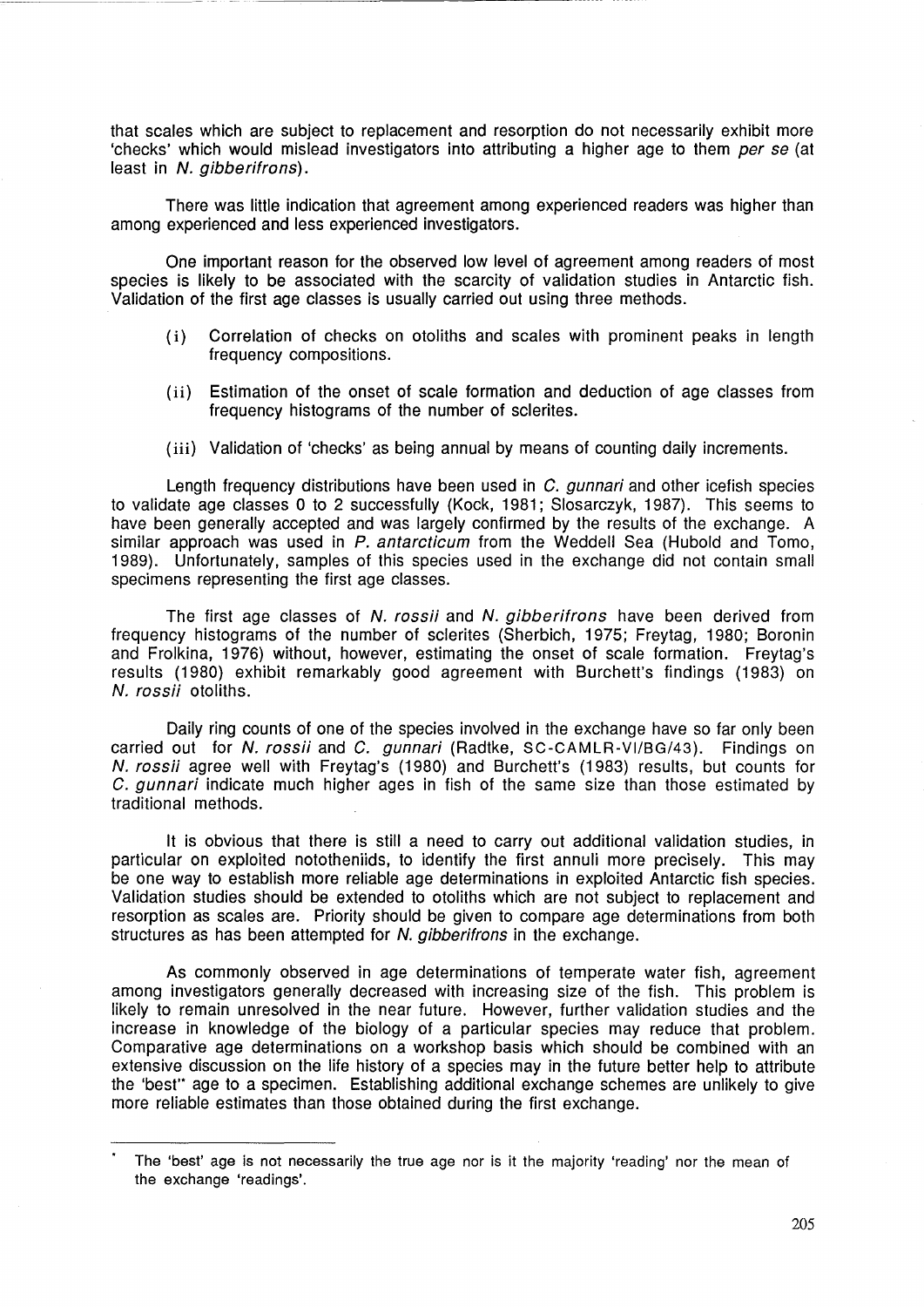The assessment of the state of Antarctic fish stocks within CCAMLR is largely based on age-dependent models. Prerequisites are reliable age determinations. It is evident from the results both of the Age Determination Workshop in Moscow and the otoliths/scales/bones exchange that 'readings' among investigators are not compatible. Age-dependent models should thus be based on age/length keys from one source only to avoid the introduction of additional systematic errors.

#### ACKNOWLEDGEMENT

--------------------- ----- ----- -

I am grateful to Dipl. BioI. T. Grohsler and Mrs. J. Arndt for their support in the compilation of this report.

#### **REFERENCES**

- ANONYMOUS. 1980. Working Party on Antarctic Fish Biology. Report of the Second Meeting. Dammarie-Ies-Lys, France, 27 to 31 May 1980. Annex: Report of the Workshop on Age Determination of Antarctic Fish, Cambridge, UK, 28 to 31 August 1979.
- ANONYMOUS. 1982. Working Party on Antarctic Fish Biology. Report of the Second Workshop on the Ageing of Antarctic Fishes. Orono, Maine, USA, 7 to 10 June 1982.
- BEDFORD, B.C. 1983. A method for preparing sections of large numbers of otoliths embedded in black polyester resin. J. Cons. int. Explor. Mer.  $41: 4-12$ .
- BORONIN, A.V. and ZH.A. FROLKINA. 1976. Age determination in the green notothenia (Notothenia gibberifrons Lönnb.) from the southwest Atlantic. Trudy AtlantNIRO 60: 29-37. (In Russian).
- BURCHETT, M.S. 1983. Age and growth of the Antarctic fish Notothenia rossii from South Georgia. Br. Antarct. Surv. Bull. 60: 45-61.
- CLASING, E., M.G. WHITE and C.A. MORENO. 1985. Estudio de la edad en una poblaci6n virginal de Notothenia gibberifrons (Pices: Nototheniidae) de Bahia South, Antarctica. Ser. Cient. INACH 32: 75-90.
- FREYTAG, G. 1980. Length age and growth of Notothenia rossii marmorata Fischer 1885 in the west Antarctic waters. Arch. FischWiss. 30 (1): 39-66.
- GUBSCH, G. 1980. Untersuchungen zur Altersbestimmung und zum Wachstum beim Eisfisch Chaenocephalus aceratus (Lönnberg). Fischereiforschung 18 (1): 7-10.
- GUBSCH, G. 1982. Zur Verbreitung und Biologie der Eisfische (chaenichthyidae) im atlantischen Sektor der Antarktis. Fischereiforschung 20 (2): 39-47.
- HOFFMANN, U. 1982. ZurAltersbestimmung und zum Wachstum von Notothenia gibberifrons Lönnberg bei South Georgia. Fischereiforschung 20 (2): 49-53.
- HUBOLD, G. and A.P. TOMO. 1989. Age and growth of Antarctic silverfish Pleuragramma antarcticum Boulenger 1902, from the Southern Weddell Sea and Antarctic Peninsula. Polar Biol. 9: 205-212.
- KOCHKIN, P.N. 1985. Analysis of registering structures and linear growth of the pike glassfish Champsocephalus gunnari Lonnberg (channichthyidae). J. Ichthyol. 25 (5): 110-119.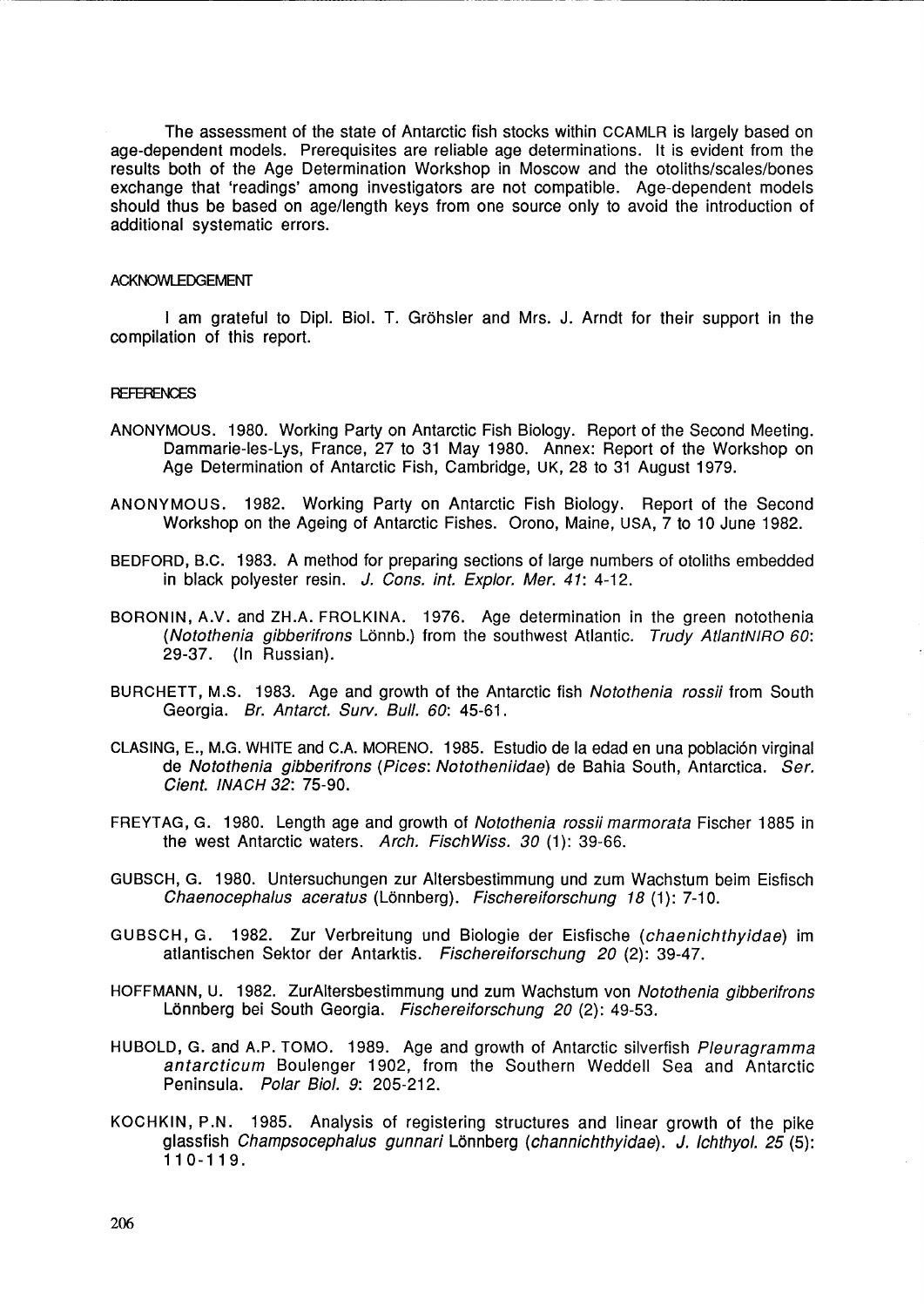KOCK, K.-H. 1981. Fischereibiologische Untersuchungen an drei antarktischen Fischarten: Champsocephalus gunnari Lönnberg, 1905, Chaenocephalus aceratus (Lönnberg, 1906) und Pseudochaenichthys georgianus Norman, 1937 (Notothenioidei, Ghannichthyidae). Mitt. Inst. Seefisch. Hamb. 32: 1-226.

------------------------

- KOCK, K.-H., G. DUHAMEL and J.-C. HUREAU. 1985. Biology and status of exploited Antarctic fish stocks: a review. BIOMASS Scient. Ser. 6: 143.
- KOMPOWSKI, A. 1983. Studies on growth rate of yellow notothenia Notothenia gibberifrons, Lönnberg, 1905 off South Georgia. Acta Ichthyol. Piscat. 13 (2): 3-24.
- MOLLER-CHRISTENSEN, J. 1964. Burning of otoliths, a technique for age determination of soles and other fish. J. Cons. int. Explor. Mer 29: 73-81.
- NORTH, A.W., M.G. WHITE and M.S. BURCHETT. 1980. Age determination of Antarctic fish. Gybium 1980 (8): 7-11.
- SHERBICH, L.V. 1975. On the age reading methods and the onset of maturity in marbled notothenia Notothenia rossii marmorata. J. Ichthyol. 15 (1):82-88.
- SKORA, K. 1980. Changes in the composition of Notothenia gibberifrons Lönnberg population of the shelf of South Georgia in the years 1977 to 1979. Pol. Polar Res.  $1(4): 155-162.$
- SLOSARCZYK, W. 1987. Contribution to the early life history of Ghannichthyidae from the Bransfield Strait and South Georgia (Antarctica). Proc. V. Gongr. Europ. Ichthyol. Stockholm 1985. pp. 427-433.
- SOSINKSI, J. 1981. Biologia porownawcza Kerguelen (Ghampsocephalus gunnan) z rejonow Antarktyki. Wydow. Morsk. Inst. Ryback. Studia i Materialy Seria B (48): 91.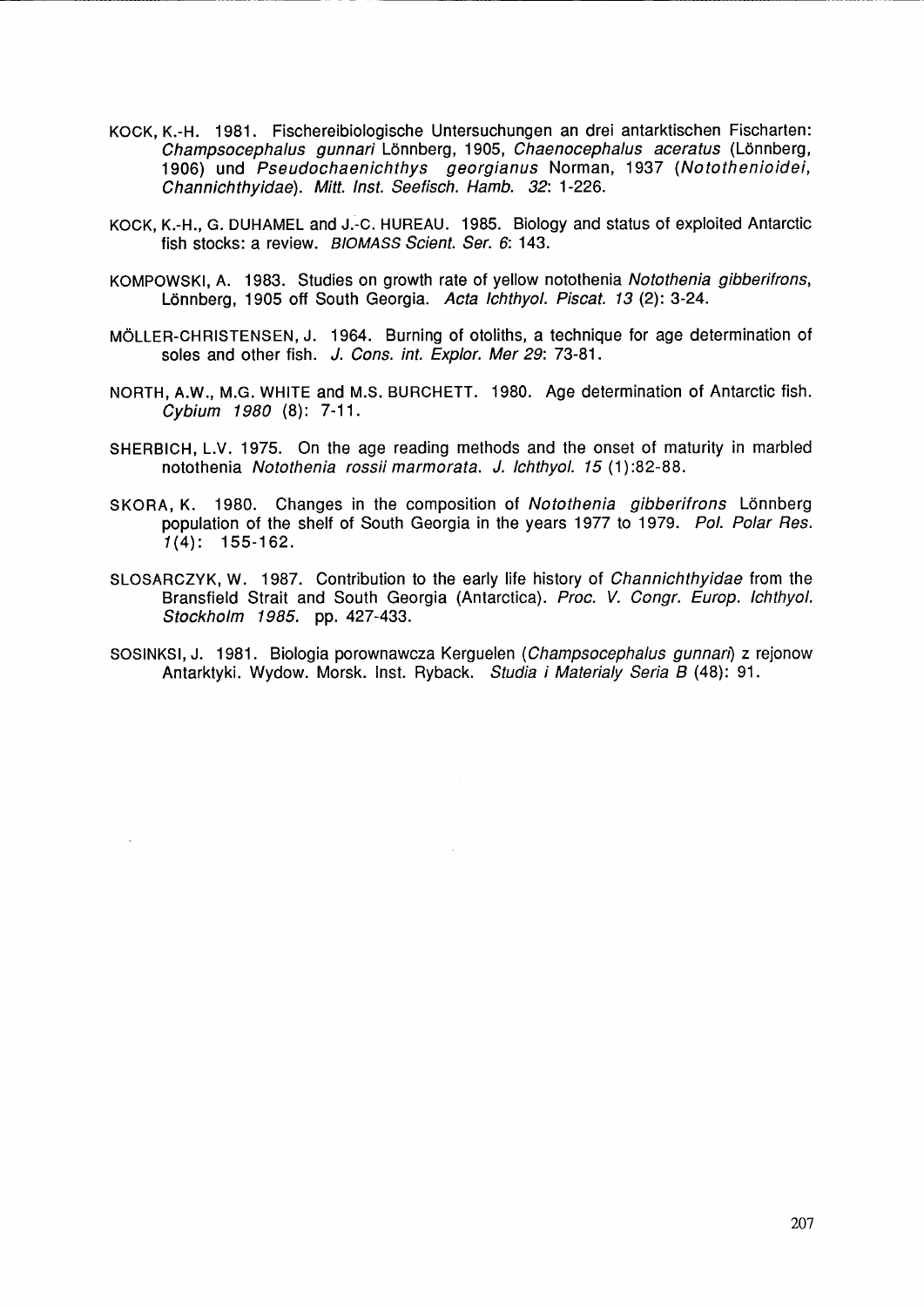| No.                                                                                            | Length<br>(c <sub>m</sub> )                                                                  | Weight<br>(g)                                                                               | <b>Sex</b>                                               | Maturity<br><b>Stage</b>                                                                                   | 1                                                                                 | $\overline{c}$                                                     | <b>Age Readings</b><br>3                                                     | 4                                                                                 |  |
|------------------------------------------------------------------------------------------------|----------------------------------------------------------------------------------------------|---------------------------------------------------------------------------------------------|----------------------------------------------------------|------------------------------------------------------------------------------------------------------------|-----------------------------------------------------------------------------------|--------------------------------------------------------------------|------------------------------------------------------------------------------|-----------------------------------------------------------------------------------|--|
| South Georgia, November 1971, Source: VNIRO                                                    |                                                                                              |                                                                                             |                                                          |                                                                                                            |                                                                                   |                                                                    |                                                                              |                                                                                   |  |
| 1<br>$\overline{\mathbf{c}}$<br>3<br>4<br>5<br>6<br>$\overline{7}$<br>8<br>9<br>10<br>11<br>12 | 70.0<br>39.5<br>67.0<br>66.0<br>53.5<br>65.5<br>67.0<br>57.0<br>66.0<br>67.0<br>66.5<br>62.0 | 5030<br>670<br>3740<br>3280<br>1920<br>3540<br>4130<br>2500<br>3680<br>3930<br>3490<br>3210 | M<br>M<br>F<br>F<br>M<br>M<br>F<br>M<br>F<br>F<br>F<br>F | $\mathbf 2$<br>1<br>2/3<br>2/3<br>2<br>$\overline{2}$<br>2/3<br>$\overline{c}$<br>2/3<br>2/3<br>2/3<br>2/3 | 10<br>$4 +$<br>9<br>8<br>6<br>9<br>9<br>8<br>8<br>9<br>8<br>9                     | 12?<br>4<br>11<br>9<br>$\overline{7}$<br>10<br>10<br>8<br>10<br>11 | n r<br>4<br>10?<br>10?<br>6/7<br>9/10<br>10<br>8/9<br>9?<br>10/11<br>10<br>9 | 13<br>5<br>12<br>12/13<br>$\overline{7}$<br>12<br>12<br>9<br>12<br>11<br>10<br>10 |  |
|                                                                                                |                                                                                              |                                                                                             |                                                          | South Georgia, 1977, Source: VNIRO                                                                         |                                                                                   |                                                                    |                                                                              |                                                                                   |  |
| 1<br>$\overline{\mathbf{c}}$<br>3<br>4<br>5                                                    | 56.0<br>51.0<br>54.0<br>53.0<br>51.0                                                         | 2620<br>1450<br>1980<br>2360<br>1630                                                        | M<br>M<br>F<br>F<br>М                                    | 3/4<br>3/4<br>3/4<br>3/4<br>3/4                                                                            | 8<br>7<br>8<br>8<br>$\overline{7}$                                                | 6<br>6                                                             | 6<br>6                                                                       | 6<br>$\overline{7}$                                                               |  |
|                                                                                                |                                                                                              |                                                                                             |                                                          | South Georgia, 1986, Source: AtlantNIRO                                                                    |                                                                                   |                                                                    |                                                                              |                                                                                   |  |
| 1<br>$\overline{\mathbf{c}}$<br>3<br>4<br>5<br>6<br>7<br>8<br>9<br>10                          | 41.0<br>42.0<br>43.0<br>42.0<br>42.0<br>41.0<br>42.0<br>48.0<br>58.0<br>56.0                 | 1050<br>1100<br>1300<br>1300<br>1300<br>1200<br>1650<br>1340<br>2360<br>2180                |                                                          |                                                                                                            | $4 +$<br>$4 +$<br>$5+$<br>$5+$<br>$5+$<br>$4 +$<br>$4 +$<br>$4 +$<br>$6+$<br>$6+$ | 4<br>5<br>6<br>6<br>5<br>5<br>5<br>6<br>8<br>$\overline{7}$        | 6<br>5/6?<br>6<br>6<br>6<br>5/6?<br>6<br>6<br>8/9<br>7/8                     | 5<br>6<br>6<br>6<br>6<br>5<br>5<br>6<br>n r<br>9                                  |  |
|                                                                                                |                                                                                              |                                                                                             |                                                          | South Shetland Islands, November 1979, Source: VNIRO                                                       |                                                                                   |                                                                    |                                                                              |                                                                                   |  |
| 1<br>$\frac{2}{3}$<br>4567<br>8<br>9                                                           | 38.5<br>45.0<br>49.0<br>44.0<br>45.5<br>46.5<br>46.0<br>44.0<br>40.0                         | 540<br>1120<br>1290<br>920<br>990<br>1250<br>1130<br>990<br>890                             | F<br>F<br>M<br>F<br>M<br>F<br>M<br>F<br>М                | $\overline{\mathbf{c}}$<br>$\overline{c}$<br>3<br>$\overline{c}$<br>2/3<br>5<br>3<br>$\frac{2}{2}$         | 6<br>$\overline{7}$<br>7<br>7<br>6<br>8<br>9<br>9<br>8                            | 5<br>6<br>7<br>7<br>7<br>6                                         | 4<br>$\overline{7}$<br>8<br>8/9<br>9<br>8                                    | 5<br>7<br>8<br>$\frac{8}{7}$<br>$\overline{7}$                                    |  |

Table 1: Age readings of Notothenia rossii scales from South Georgia and the South Shetland Islands.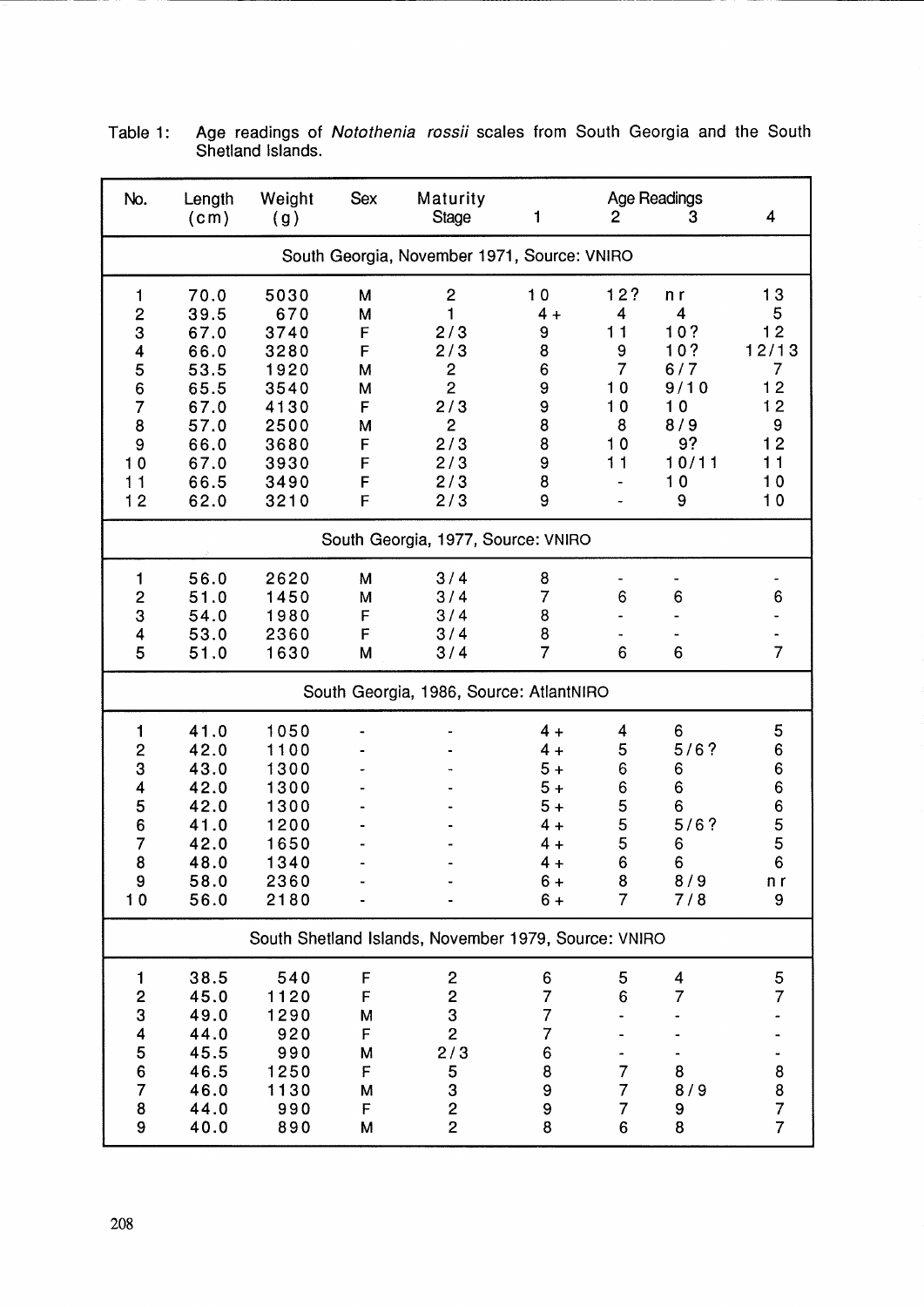### Table 1 (continued)

| No. | Length<br>(cm) | Weight<br>(g) | <b>Sex</b> | Maturity<br>Stage                                         |       | 2 | Age Readings<br>3 |   |
|-----|----------------|---------------|------------|-----------------------------------------------------------|-------|---|-------------------|---|
|     |                |               |            | South Shetland Islands, November 1986, Source: AtlantNIRO |       |   |                   |   |
|     | 41.0           | 860           |            |                                                           | $5+$  | 5 | 6                 | 6 |
| 2   | 48.0           | 1600          |            |                                                           | $6+$  |   | 8                 | 8 |
|     |                |               |            |                                                           |       |   |                   |   |
| 3   | 48.0           | 1450          |            |                                                           | $6+$  | 6 | 6/7               |   |
| 4   | 46.0           | 1350          |            |                                                           | $6+$  | 6 |                   |   |
| 5   | 42.0           | 1070          |            |                                                           | $5+$  | 6 | 6                 | 6 |
| 6   | 52.0           | 2070          |            |                                                           | $7 +$ |   | 9                 | 8 |
|     | 45.0           | 1200          |            |                                                           | $6+$  | 6 |                   |   |
| 8   | 47.0           | 1610          |            |                                                           | $7 +$ |   | 8                 |   |
| 9   | 42.0           | 1010          |            |                                                           | $5+$  | 6 | 6                 | 6 |
| 10  | 39.0           | 930           |            |                                                           | $5+$  | 5 | 6                 | 6 |

Age readings, source:

- 1: VNIRO and AtlantNIRO (USSR) respectively
- 2: U. Hoffman (GDR)
- 3: E. 8arrera-Oro (ARG)
- 4: K.-H. Kock (FRG)
- not available, lost  $\blacksquare$
- n r not readable

| Table 2: | Age readings of juvenile Notothenia rossii scales from King George Island (South |
|----------|----------------------------------------------------------------------------------|
|          | Shetland Islands). Source: Instituto Antártico Argentino.                        |

| No.                                         | Capt.                                                                                                                                        | Length<br>(c <sub>m</sub> )                                                                  | Weight<br>(g) | <b>Sex</b>                                          | Maturity<br>Stage |                                                     | Age Readings<br>2                              | 3                                    |
|---------------------------------------------|----------------------------------------------------------------------------------------------------------------------------------------------|----------------------------------------------------------------------------------------------|---------------|-----------------------------------------------------|-------------------|-----------------------------------------------------|------------------------------------------------|--------------------------------------|
| 2<br>3<br>4<br>5<br>6<br>8<br>9<br>10<br>11 | 10/05/83<br>13/05/83<br>16/05/83<br>19/05/83<br>19/05/83<br>23/05/83<br>27/05/83<br>04/06/83<br>04/06/83<br>04/06/83<br>08/06/83<br>08/06/83 | 30.0<br>33.5<br>23.5<br>28.5<br>33.5<br>25.7<br>24.4<br>31.3<br>30.2<br>36.5<br>24.8<br>32.7 |               | M<br>F<br>м<br>м<br>м<br>F<br>м<br>м<br>F<br>F<br>м |                   | 4<br>4<br>3<br>3<br>5<br>3<br>3<br>4<br>4<br>5<br>3 | 4<br>4<br>3<br>3<br>6<br>3<br>3<br>4<br>5<br>3 | 4<br>3<br>3<br>4<br>3<br>3<br>5<br>3 |
| 12<br>13<br>14<br>15                        | 17/11/83<br>17/11/83<br>17/11/83                                                                                                             | 26.6<br>35.0<br>37.5                                                                         |               | М<br>F<br>М<br>М                                    |                   | 5<br>3<br>5<br>6                                    | 5<br>3<br>4<br>5                               | 5<br>6                               |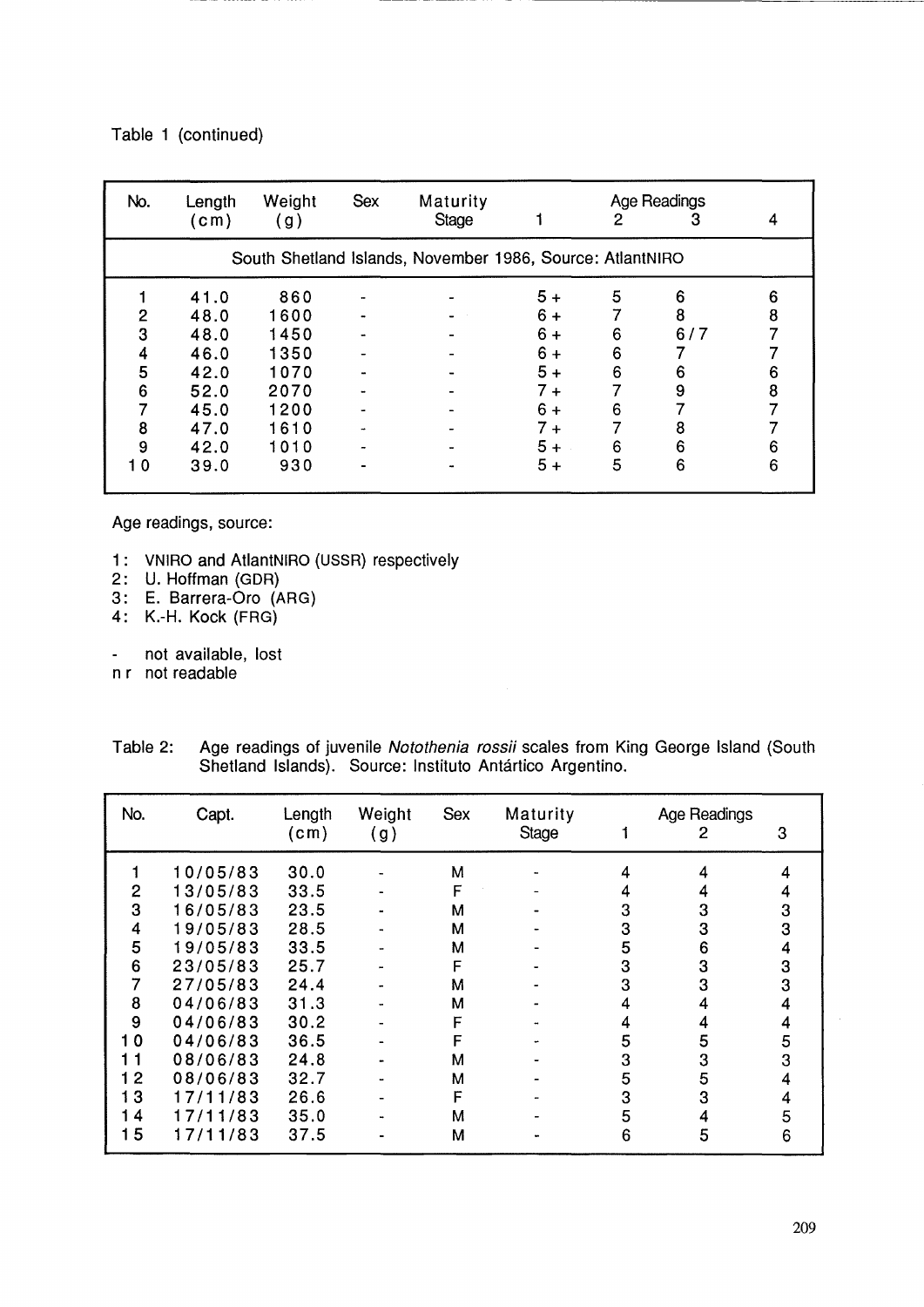Table 2 (continued)

| No.      | Capt.                | Length<br>(c <sub>m</sub> ) | Weight<br>(g) | <b>Sex</b>  | Maturity<br><b>Stage</b> | 1                    | Age Readings<br>$\overline{2}$ | 3                       |
|----------|----------------------|-----------------------------|---------------|-------------|--------------------------|----------------------|--------------------------------|-------------------------|
| 16<br>17 | 21/11/83<br>21/11/83 | 36.6<br>33.9                |               | F<br>F      |                          | $6\phantom{1}6$<br>5 | 6<br>5                         | 6<br>5                  |
| 18       | 11/04/85             | 44.3                        | 1118          | M           |                          | $\boldsymbol{6}$     | 6                              | 6                       |
| 19       | 18/04/85             | 38.9                        | 665           | M           | $\overline{2}$           |                      |                                | 5                       |
| 20       | 25/04/85             | 37.0                        | 635           | F           | 1                        | 55555                | 55555                          |                         |
| 21       | 25/04/85             | 36.5                        | 592           | м           | 1                        |                      |                                | 5<br>5<br>5<br>5        |
| 22       | 25/04/85             | 35.5                        | 570           | M           | 1                        |                      |                                |                         |
| 23       | 14/05/85             | 37.4                        | 757           | F           | 1                        |                      |                                | 5                       |
| 24       | 14/05/85             | 36.8                        | 597           | M           | 1                        | 5                    | 5                              | 5                       |
| 25       | 17/05/85             | 26.7                        | 258           | M           | $\mathbf{1}$             | 3                    | 3                              | 3                       |
| 26       | 20/05/85             | 37.7                        | 727           | F           | $\overline{c}$           | 5                    | 5                              | 5                       |
| 27       | 07/08/85             | 36.6                        | 606           | F           | $\overline{2}$           | 5                    | 6                              | 5                       |
| 28       | 07/08/85             | 39.1                        | 818           | M           | $\overline{2}$           | 6                    | 6                              | 6                       |
| 29       | 23/08/85             | 37.0                        | 673           | M           | 1                        | 5                    | 6                              | $\bf 6$                 |
| 30       | 08/09/85             | 37.6                        | 658           | F           | $\overline{2}$           | 5                    | 6                              | 6                       |
| 31       | 20/09/85             | 38.0                        | 617           | F           | $\overline{c}$           | 5                    | 6                              | 6                       |
| 32       | 20/11/85             | 38.0                        | 656           | M           | $\mathbf{1}$             | 6                    | $\overline{6}$                 | 6                       |
| 33       | 25/12/85             | 43.0                        | 879           | M           | $\overline{2}$           | $\overline{7}$       | 6                              | 6                       |
| 34       | 25/12/85             | 37.6                        | 739           | M           | $\mathbf{1}$             | $\,6\,$              | 6                              | 6                       |
| 35       | 04/01/86             | 40.5                        | 952           | F           | $\overline{c}$           | $\boldsymbol{6}$     | 6                              | 6                       |
| 36       | 04/01/86             | 30.0                        | 392           | F           | 1                        | 4                    | 4                              | $\overline{\mathbf{4}}$ |
| 37       | 04/01/86             | 35.5                        | 576           | M           | 1                        | $\boldsymbol{6}$     | 6                              | 5                       |
| 38       | 04/01/86             | 39.6                        | 728           | M           | $\overline{c}$           | 6                    | 6                              | 6                       |
| 39       | 04/01/86             | 37.3                        | 654           | M           | 1                        | 6                    | 6                              | 6                       |
| 40       | 04/01/86             | 37.9                        | 714           | M           | 1                        | 6                    | 6                              | 6                       |
| 41       | 08/02/86             | 40.0                        | 824           | F           |                          | 6                    | 6                              | 6                       |
| 42       | 08/02/86             | 37.9                        | 770           | M           | 3                        | 6                    | 6                              | 6                       |
| 43       | 08/02/86             | 38.9                        | 803           | F           | $\overline{c}$           | 6                    | 5                              | 6                       |
| 44       | 08/02/86             | 40.5                        | 830           | F           | $\overline{2}$           | 6                    | $\overline{6}$                 | 6                       |
| 45       | 03/04/86             | 42.1                        | 1030          | F           | $\overline{2}$           | 6                    | 6                              | 6                       |
| 46       | 07/05/86             | 38.9                        | 697           | M           | $\overline{c}$           | 6                    | 5                              | 6                       |
| 47       | 07/05/86             | 38.6                        | 804           | F           | $\overline{2}$           | 6                    | 5                              | 6                       |
| 48       | 06/12/86             | 23.8                        | 153           | F           | $\mathbf{1}$             | 3                    | 3                              | 3                       |
| 49       | 06/12/86             | 23.0                        | 126           | $\mathsf F$ | 1                        | 3                    | $\frac{3}{3}$                  | 3                       |
| 50       | 29/12/86             | 24.2                        | 165           | F           | $\mathbf 1$              | 3                    |                                | 3                       |

~~~~~~~~~~~~~~~~------------

Age readings, source:

- 1: E. Barrera-Oro (ARG)
- 2: K.-H. Kock (FRG)
- 3: U. Hoffman (GDR)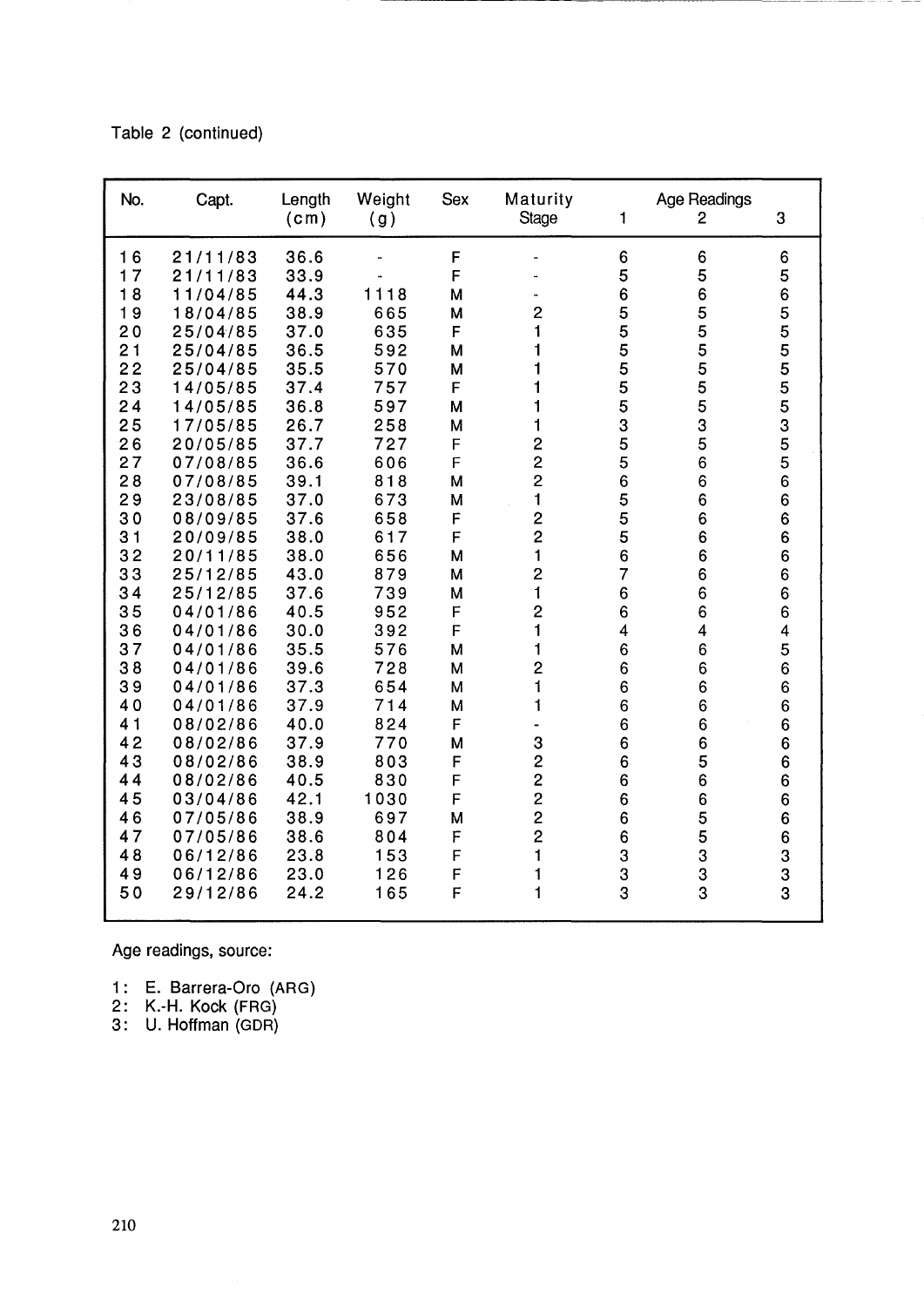| No.                                                                                                                                            | Length<br>(c <sub>m</sub> )                                                                                                          | Weight<br>(g)                                                                                                 | <b>Sex</b>                                                         | Maturity<br>Stage                                                                                                         | 1                                                                                                                                    | $\overline{2}$                                                                         | Age Readings<br>3                                                           | 4                                                                                                                            | 5                                                                     |
|------------------------------------------------------------------------------------------------------------------------------------------------|--------------------------------------------------------------------------------------------------------------------------------------|---------------------------------------------------------------------------------------------------------------|--------------------------------------------------------------------|---------------------------------------------------------------------------------------------------------------------------|--------------------------------------------------------------------------------------------------------------------------------------|----------------------------------------------------------------------------------------|-----------------------------------------------------------------------------|------------------------------------------------------------------------------------------------------------------------------|-----------------------------------------------------------------------|
|                                                                                                                                                |                                                                                                                                      |                                                                                                               |                                                                    | South Georgia, March 1985, Source: VNIRO                                                                                  |                                                                                                                                      |                                                                                        |                                                                             |                                                                                                                              |                                                                       |
| 1<br>$\mathbf 2$<br>3<br>4<br>5<br>6<br>$\overline{7}$<br>8<br>9<br>10                                                                         | 42.0<br>33.0<br>36.0<br>37.0<br>41.0<br>34.0<br>40.0<br>36.0<br>40.0<br>38.0                                                         | 740<br>355<br>500<br>460<br>650<br>480<br>610<br>500<br>470<br>530                                            | F<br>M<br>F<br>M<br>M<br>M<br>M<br>M<br>F<br>M                     | $\boldsymbol{3}$<br>$\mathbf{2}$<br>3<br>3<br>3<br>3<br>3<br>3<br>$\overline{\mathbf{c}}$<br>3                            | 11<br>7(8)<br>$8+$<br>11<br>10<br>$\mathbf 0$<br>$\mathbf{1}$<br>10<br>9<br>9                                                        | 11/12<br>n r<br>n r<br>12/13<br>n r<br>10/11<br>11<br>11<br>n r<br>9/10                | 9<br>n r<br>7<br>10<br>9<br>13<br>9<br>10<br>9<br>9                         | 10<br>6<br>6<br>11<br>9<br>12<br>9<br>9<br>8<br>9                                                                            | 9<br>5<br>6<br>9<br>8<br>7<br>9<br>8<br>8<br>$\overline{7}$           |
|                                                                                                                                                |                                                                                                                                      |                                                                                                               |                                                                    | South Georgia, September 1986, Source: AtlantNIRO                                                                         |                                                                                                                                      |                                                                                        |                                                                             |                                                                                                                              |                                                                       |
| 1<br>$\overline{c}$<br>3<br>4<br>5<br>6<br>$\overline{7}$<br>8<br>9<br>$\mathbf 0$<br>$\mathbf 1$<br>$\overline{2}$<br>3<br>4<br>5<br>16<br>17 | 11.3<br>10.9<br>28.7<br>21.8<br>24.0<br>20.6<br>19.0<br>37.0<br>33.0<br>39.0<br>31.0<br>37.0<br>45.0<br>46.0<br>43.0<br>46.2<br>41.8 | 8<br>7<br>200<br>70<br>98<br>55<br>42<br>450<br>400<br>650<br>340<br>540<br>960<br>1100<br>830<br>1050<br>790 |                                                                    |                                                                                                                           | 1<br>1<br>6<br>4<br>4<br>3<br>$\overline{\mathbf{c}}$<br>8<br>$\overline{7}$<br>9<br>$\overline{7}$<br>9<br>11<br>3<br>14<br>13<br>8 | 1<br>1<br>6<br>n r<br>n r<br>3/4<br>3/4<br>9/10<br>8<br>7<br>9<br>13/14<br>14<br>10/11 | 3<br>3<br>6<br>5<br>n r<br>7<br>5<br>10<br>10<br>9<br>11<br>11<br>14<br>n r | 1<br>1<br>4<br>$\overline{\mathbf{c}}$<br>$\frac{2}{3}$<br>$\overline{c}$<br>$\overline{7}$<br>8<br>5<br>9<br>12<br>14<br>11 | 1<br>1<br>3<br>3<br>7<br>5<br>5<br>7<br>11<br>11<br>9                 |
|                                                                                                                                                |                                                                                                                                      |                                                                                                               |                                                                    | South Shetland Islands, March 1985, Source: VNIRO                                                                         |                                                                                                                                      |                                                                                        |                                                                             |                                                                                                                              |                                                                       |
| 1<br>2<br>3<br>4<br>5<br>6<br>$\overline{7}$<br>8<br>9<br>10<br>11<br>12                                                                       | 22.5<br>36.0<br>34.5<br>39.0<br>26.0<br>30.5<br>40.0<br>32.0<br>43.5<br>29.0<br>28.0<br>30.0                                         | 100<br>430<br>350<br>580<br>145<br>255<br>650<br>245<br>740<br>215<br>180<br>220                              | M<br>$\mathsf F$<br>Μ<br>F<br>F<br>F<br>M<br>M<br>F<br>F<br>F<br>M | 1<br>$\overline{\mathbf{c}}$<br>$\overline{c}$<br>3<br>1<br>1<br>$\bf 3$<br>$\mathbf{1}$<br>3<br>$\overline{c}$<br>1<br>1 | $4 +$<br>$9+$<br>$8+$<br>10(9)<br>$5+$<br>7(8)<br>11<br>$8+$<br>12<br>$8+$<br>$6 +$<br>$7 +$                                         | 5/6<br>12<br>10/11<br>-<br>7<br>9<br>14/15<br>9/10<br>14<br>9<br>9/10                  | 6<br>8<br>9<br>7<br>$\overline{7}$<br>10<br>8<br>11<br>7<br>8               | 4<br>8<br>8<br>$\boldsymbol{6}$<br>8<br>11<br>8<br>10?<br>8<br>$\overline{7}$                                                | 4<br>$\overline{7}$<br>6<br>4<br>$\frac{5}{8}$<br>6<br>$10$<br>6<br>5 |

Table 3: Age readings of Notothenia gibberifrons scales from South Georgia and the South Shetland Islands.

----------------------------- --- -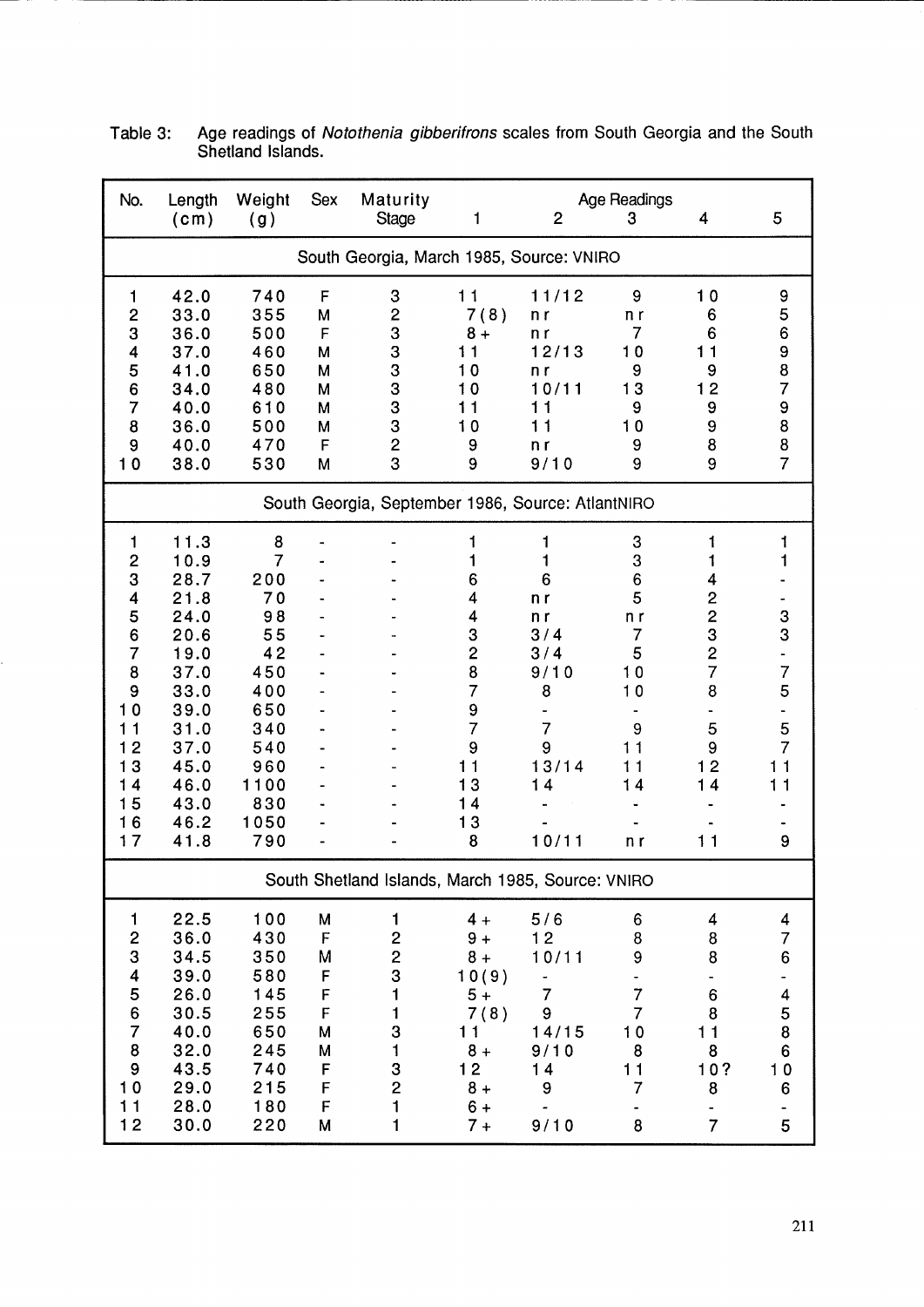Table 3 (continued)

| No.            | Length<br>(cm)                                            | Weight<br>(g) | Sex | Maturity<br><b>Stage</b>                                      |                | $\overline{2}$ | Age Readings<br>3 | 4                 | 5              |  |  |
|----------------|-----------------------------------------------------------|---------------|-----|---------------------------------------------------------------|----------------|----------------|-------------------|-------------------|----------------|--|--|
|                |                                                           |               |     |                                                               |                |                |                   |                   |                |  |  |
|                |                                                           |               |     | South Shetland Islands, March 1985, Source: VNIRO (continued) |                |                |                   |                   |                |  |  |
| 13             | 39.0                                                      | 760           | F   | 3                                                             | 11             | n r            | 9                 | 9                 | 7              |  |  |
| 14             | 33.0                                                      | 350           | F   | $\overline{2}$                                                | $9+$           | 11             | 9                 | 1                 | 6              |  |  |
| 15             | 28.5                                                      | 220           | F   | 1                                                             | 6(7)           | 8              | 8                 | 6                 | 4              |  |  |
| 16             | 36.0                                                      | 440           | M   | 3                                                             | $8+$           | 13             | n r               | 10                | 8              |  |  |
| 17             | 38.0                                                      | 610           | F   | 3                                                             | $9+$           | 13/14          | 9                 | 11/12             | 8              |  |  |
|                | South Shetland Islands, November 1986, Source: AtlantNIRO |               |     |                                                               |                |                |                   |                   |                |  |  |
| 1              | 29.0                                                      | 230           |     |                                                               | 7              | 8/9            | 9                 | 7                 | 5              |  |  |
| 2              | 28.0                                                      | 220           |     |                                                               | 7              | 9              | 9                 | 6                 | 4              |  |  |
| 3              | 27.0                                                      | 180           |     |                                                               | 6              | 8              | 9                 | 6                 |                |  |  |
| 4              | 30.0                                                      | 260           |     |                                                               | $\overline{7}$ | 9              | 11                |                   | 5<br>5         |  |  |
| 5              | 24.0                                                      | 140           |     |                                                               | 5              | 6/7            | 8                 | 5                 | 4              |  |  |
| 6              | 36.0                                                      | 520           |     |                                                               | 8              | 12             | 10                | 8                 | 7              |  |  |
| 7              | 37.0                                                      | 440           |     |                                                               | 8              | n r            | 10                | 9                 | $\overline{7}$ |  |  |
| 8              | 33.0                                                      | 350           |     |                                                               | 9              | 9/10           | 10                | 9                 | 6              |  |  |
| 9              | 38.0                                                      | 625           |     |                                                               | 9              | 12             | 10                | $\mathbf{1}$<br>1 | 7              |  |  |
| 10             | 35.0                                                      | 420           |     |                                                               | 9              | 10/11          | 11                | 9                 | 7              |  |  |
| 11             | 40.0                                                      | 670           |     |                                                               | $\mathbf 0$    | 11/12          | 10                | 9                 | 8              |  |  |
| $\overline{2}$ | 41.0                                                      | 710           |     |                                                               | $\mathbf 0$    | 11             | 11                | 9                 | 8              |  |  |
| 13             | 42.0                                                      | 820           |     |                                                               | $\overline{2}$ | 13             | n r               | 10                | 9              |  |  |
| 14             | 41.0                                                      | 810           |     |                                                               | 11             | 12/13          | 11                | 11/12             | 9              |  |  |
|                |                                                           |               |     |                                                               |                |                |                   |                   |                |  |  |

Age readings, source:

- 1. VNIRO and AtlantNIRO (USSR) respectively
- 2. E. Barrera-Oro (ARG)
- 3. M.T. Garcia Santamaria, E. Balguerias Guerra (SP)
- 4. R. Coggan, M.G. White (UK)
- 5. U. Hoffman (GDR)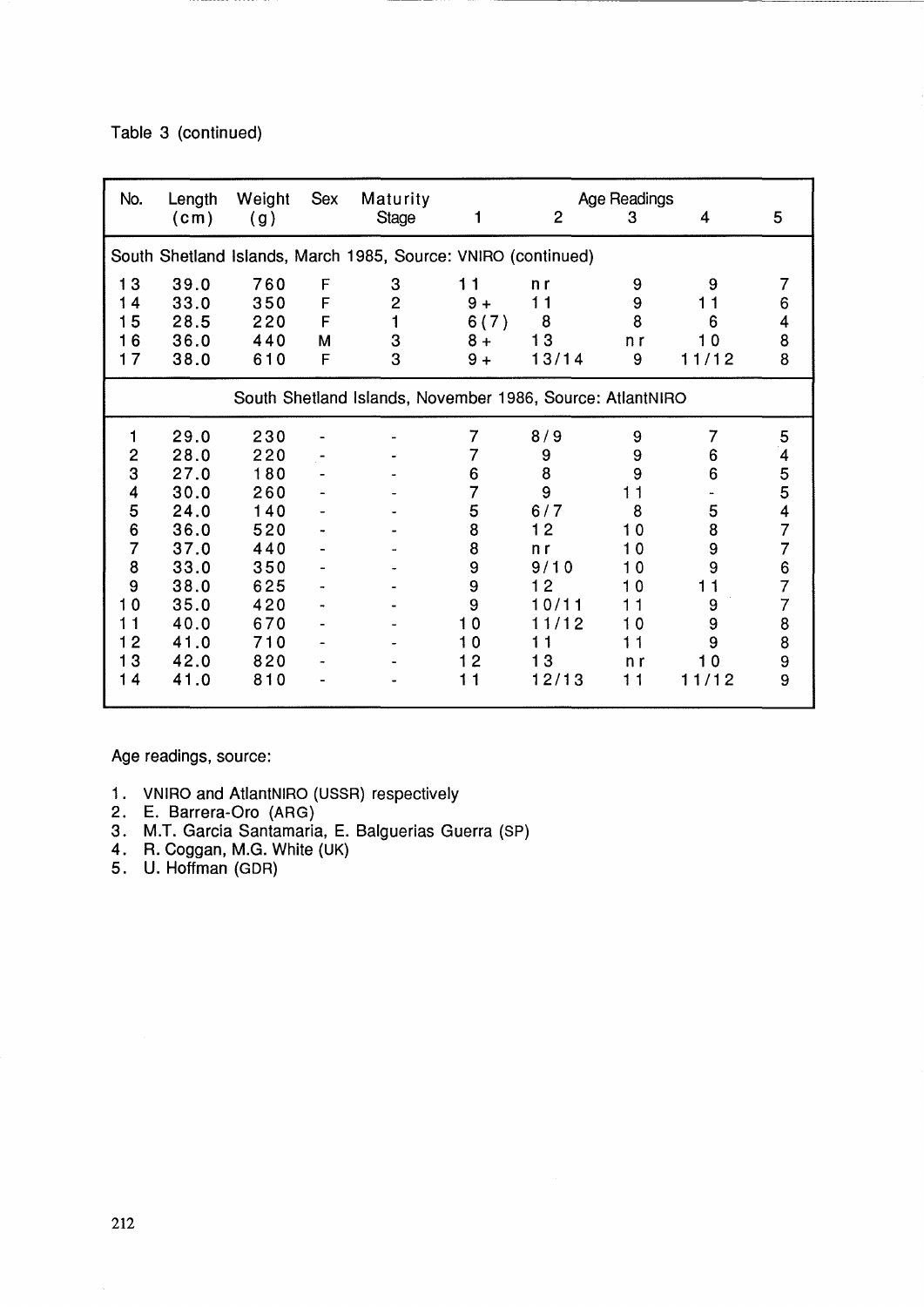| Source: British Antarctic Survey (UK) |                             |           |             |                              |               |                |                          |                                     |                      |
|---------------------------------------|-----------------------------|-----------|-------------|------------------------------|---------------|----------------|--------------------------|-------------------------------------|----------------------|
| No.                                   | Length<br>(c <sub>m</sub> ) | (g)       |             | Weight Sex Maturity<br>Stage | 1             | $\overline{2}$ | 3                        | Age Readings (otoliths/scales)<br>4 | 5                    |
| 88 20 80                              | 39.5                        | 610       | F           | $\mathbf{2}$                 | 9/            | 12/12          | $-17$                    | 10/9                                | 8/10                 |
| 20 81                                 | 35.6                        | 400       | M           | 1                            | $12/ -$       | 10/nr          | $-17$                    | 9/10                                | 9/10                 |
| 24,65                                 | 43.2                        | 870       | F           | 1                            | $10/-$        | $13/ -$        | $\overline{\phantom{a}}$ | $13/-$                              |                      |
| 24 66                                 | 33.7                        | 350       | M           | 1                            | $6/$ -        | 10/7           | $\frac{1}{2}$            | $7/1 -$                             | 6/7                  |
| 24 80                                 | 41.8                        | 720       | M           | $\overline{c}$               | 7/            | 13/10          | $-/8$                    | 10/10                               | $10/11 - 12$         |
| 24 82                                 | 34.0                        | 350       | M           | 1                            | $5/ -$        | 11/10          | $-16$                    | 8/8                                 | 8/9                  |
| 27 63                                 | 35.2                        | 390       | M           |                              | $6/ -$        | $11/-$         |                          | 9/                                  | 9/1                  |
| 88 49 68                              | 26.0                        | 132       | M           | $\overline{\mathbf{c}}$      | 4/            | $7/1 -$        |                          | $5/ -$                              | $5/ -$               |
| 83                                    | 39.0                        | 660       | M           | $\overline{2}$               | 7/            | 11/11          | $-/8$                    | 9/9                                 | 9/9                  |
| 84                                    | 40.0                        | 690       | F           | 2/3                          | $7 - 6/ -$    | 12/12          | $-/8$                    | 11/10                               | 9/10                 |
| 85                                    | 40.2                        | 620       | M           | $\overline{c}$               | $8 - 7/$      | 12/12          | $-19$                    | 11/10                               | 9/10                 |
| 86                                    | 34.5                        | 350       | M           | 1                            | $6/ -$        | 9/10           | $-/6$                    | 7/7                                 | $6 - 7/8$            |
| 87                                    | 20.3                        | 70        | M           | 1                            | 4/            | 5/6            | $-13$                    | 4/4                                 | $3/3 - 4$            |
| 88 60 80                              | 36.5                        | ?         | ?           | ?                            | 7/            | 10/10          | $-/6$                    | 8/8                                 | $7/7 - 8$            |
| 81                                    | 36.5                        | 475       | F           | $\overline{\mathbf{c}}$      | $6/ -$        | 10/10          | $-16$                    | ?/7                                 | 7/7                  |
| 82                                    | 34.5                        | 375       | F           | 1                            | $6 - 7/$      | 10/10          | $-/6$                    | 7/7                                 | 6/7                  |
| 83                                    | 38.5                        | 550       | F           | 1                            | $7/ -$        | 12/11          | $-17$                    | 8/9                                 | 9/9                  |
| 84                                    | 37.5                        | 500       | F           | 2                            | 7/            | $-111$         | $-17$                    | 8/8?                                | 8/10                 |
| 85                                    | 31.0                        | 255       | F           | $\cdot$ 1                    | $5/ -$        | 9/11           | $\blacksquare$           | 6/6                                 | 6/6                  |
| 86                                    | 30.0                        | 245       | F           | 1                            | $6/ -$        | 8/8            | $-15$                    | 6/6                                 | 5/6                  |
| 87                                    | 30.5                        | 252       | F           | 1                            | 7/            | 11/11          | $- / 6$                  | 7/6                                 | 6/7                  |
| 88                                    | 30.5                        | 236       | F           |                              | $9/ -$        | 9/9            | $-15$                    | 7/6                                 | 6(5?)/6              |
| 89                                    | 25.8                        | 210       | M           | 1                            | $7 - 6/ -$    | 8/7            | $-14$                    | 5/5                                 | 5/5                  |
| 90                                    | 23.3                        | 95        | M           |                              | $6 - 8/$      | $7/7$          | $-14$                    | 4/4                                 | 4/4(3?)              |
| 88 60 91                              | 23.0                        | 90        | M           |                              | 6/            | 7/7            | $- / 3$                  | 4/4                                 | 4/3                  |
| 92                                    | 24.2                        | 120       | F           |                              | $(3)/-$       | $-16$          | $-14$                    | ?14                                 | 3(2?)/4              |
| 93                                    | 22.2                        | 85        | F           |                              | 4/            | 6/6            | $-13$                    | 4/4                                 | 3/3                  |
| 94                                    | 22.5                        | 83        | F           |                              | $4 - 7/$      | 5/6            | $-13$                    | 4/4                                 | 4/4(5?)              |
| 15 B 1-1<br>$1 - 2$                   | 20.8                        | 64        | F           |                              | $3/$ -        | $7/ -$         | $-13$                    | 4/4                                 | 3/5?                 |
| $1 - 3$                               | 21.5<br>30.0                | 80<br>270 | F<br>F      |                              | 4/            | 6/<br>7/       | $- / 3$                  | 4/4                                 | 3/4?                 |
| $1 - 4$                               | 18.3                        | 37        | $\mathsf F$ | $\overline{c}$               | 8/<br>$? / -$ | 6/             | $-15$<br>$-112$          | 7/6                                 | 6/6(7?)              |
| 15 B 1-5                              | 39.1                        | 560       | ۰           | 1                            | $11/-$        | $13/ -$        | $\blacksquare$           | 4/3<br>$10/-$                       | 2/3?                 |
| $1 - 6$                               | 38.3                        | 520       | F           | $\overline{\mathbf{c}}$      | $9/$ -        | $10/-$         | $-17$                    | 9/9                                 | $11/1 -$<br>9/(10?)9 |
| $1 - 7$                               | 38.0                        | 590       | F           | 1                            | $11/-$        | $10/-$         | $-17$                    | 8/9                                 | 9/(10?)9             |
| $1 - 8$                               | 40.9                        | 650       | M           | 2                            | $10/-$        | 14/            | $\blacksquare$           | $10/-$                              | 9/11                 |
| $1 - 9$                               | 35.8                        | 530       | F           | $\overline{\mathbf{c}}$      | $111 -$       | $11/-$         | $-17$                    | 8/10                                | 8/10(11?)            |
| $1 - 10$                              | 22.4                        | 84        | F           | 1                            | $6/ -$        | 7/             | $- / 3$                  | 5/5                                 | (6?)7/3(4?)          |
| 89 44 41                              | 19.8                        | 47        | F           | 1                            | 4/            | 7/6            | $-13$                    | 4/4                                 | 3/3                  |
| 42                                    | 18.0                        | 42        | F           | 1                            | 4/            | 7/7            | $-/2$                    | 4/3                                 | (2?)3/(2?)3          |
| 43                                    | 16.3                        | 26        | F           | 1                            | 4/            | 6/6            | $-12$                    | 3/3                                 | 2/2(3?)              |
| 66                                    | 31.3                        | 270       | $\mathsf F$ | $\overline{\mathbf{c}}$      | $9/$ -        | 10/10          | $-/6$                    | 6/6                                 | 7/                   |
| 68                                    | 41.5                        | 770       | M           | $\mathbf{2}$                 | $13/ -$       | 14/11          | $-110$                   | 11/11                               | (11?)12/11           |
| 69                                    | 42.4                        | 850       | F           | $\overline{c}$               | $13/ -$       | 15/15          | $- / 9$                  | 11/10                               | 11/11                |
| 70                                    | 33.2                        | 360       | M           | 1/2                          | 7/1           | 11/12          | $-16$                    | 7/8                                 | 7/8                  |
| 71                                    | 38.8                        | 540       | F           | 2                            | $9/$ -        | 10/11          | $-17$                    | 8/8                                 | 9/9                  |
| 72                                    | 41.3                        | 770       | M           | $\mathbf{z}$                 | 9/            | 12/10          | $-/8$                    | 11/11                               | 10/12                |
| 73                                    | 35.8                        | 450       | F           | $\overline{2}$               | $8 - 9/$      | 10/11          | $-17$                    | 8/9                                 | 8/(8?)9              |
|                                       |                             |           |             |                              |               |                |                          |                                     |                      |

Table 4: Age readings of Notothenia gibberifrons otoliths and scales from South Georgia.

 $\bar{\beta}$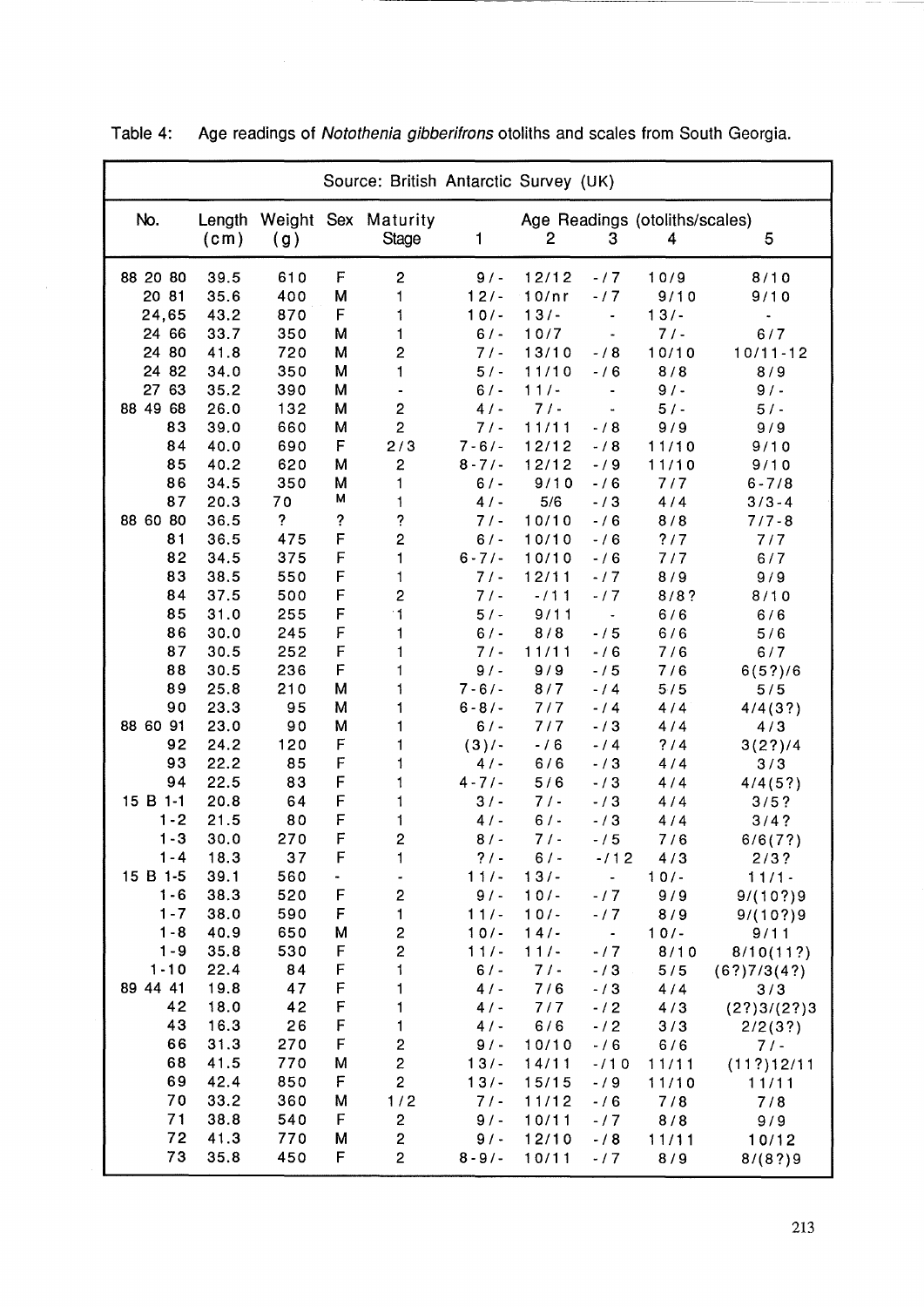Table 4 (continued)

------ -

| No.      | Age Readings (otoliths/scales)<br>Length Weight Sex Maturity |                |                          |                         |                |              |                |        |             |
|----------|--------------------------------------------------------------|----------------|--------------------------|-------------------------|----------------|--------------|----------------|--------|-------------|
|          | (c <sub>m</sub> )                                            | (g)            |                          | <b>Stage</b>            | 1              | $\mathbf{2}$ | 3              | 4      | 5           |
| 89 44 74 | 27.0                                                         | 155            | F                        | 1                       | 8/             | 8/           | $-14$          | 5/5    | 5/5         |
| 75       | 25.5                                                         | 122            | M                        | 1                       | 4/             | 6/7          | $-14$          | 5/4    | 5/5         |
| 76       | 18.2                                                         | 41             | M                        |                         | 3/             | 5/6          | $-13$          | 4/4    | 4/3(4?)     |
| 77       | 12.6                                                         | 11             | F                        |                         | $2/ -$         | 5/4          | $-12$          | 2/2    | $?$ / ?     |
| 78       | 12.3                                                         | 11             | F                        |                         | $2/ -$         | 4/4          | $-11$          | 2/2    | 2/2         |
| 89 45 51 | 22.0                                                         | 80             | $\overline{\phantom{0}}$ |                         | $5/ -$         | $6/$ -       | $\frac{1}{2}$  | 4/     | $(4?)3/-$   |
| 52       | 17.1                                                         | 32             | $\blacksquare$           | 1                       | 3/             | $5/ -$       |                | 3/     | 3/          |
| 53       | 13.7                                                         | 16             | Ξ.                       |                         | 3/             | 4/           |                | $2/ -$ | $2/ -$      |
| 54       | 14.5                                                         | 20             | F                        | 1                       | $3/$ -         | 5/           |                | $3/$ - | $2 - 3/$    |
| 61       | 12.2                                                         | 11             | $\ddot{\phantom{1}}$     | 1                       | $2/ -$         | 3/           |                | $2/ -$ | $2/ -$      |
| 62       | 7.7                                                          | $\overline{2}$ | $\overline{\phantom{0}}$ | 1                       | $? / -$        | $2/ -$       |                | 1/4    | 1/2         |
| 89 46 38 | 14.4                                                         | 21             | $\blacksquare$           | 1                       | $2/ -$         | 4/           |                | 3/     | $3/$ -      |
| 39       | 13.7                                                         | 19             | M                        |                         | 3/             | 4/           |                | 3/     | 3/          |
| 40       | 13.7                                                         | 17             | M                        |                         | 3/             | 5/           |                | 3/     | 3/          |
| 41       | 11.6                                                         | 10             | M                        | 1                       | $2/ -$         | 3/           |                | $2/ -$ | (3?)2/      |
| 42       | 12.9                                                         | 16             | M                        | 1                       | $2/ -$         | $-1 -$       |                | $2/ -$ | $2/ -$      |
| 45       | 43.6                                                         | 750            | F                        | $\overline{c}$          | $12/ -$        | $12/ -$      |                | $12/-$ | 12/         |
| 76       | 43.1                                                         | 1010           | M                        | 3                       | 14/            | $12/ -$      |                | $12/-$ | 12/         |
| 77       | 37.8                                                         | ?              | F                        | 1                       | $9 - 10/$      | $10/-$       |                | 9/     | $(9?)10/-$  |
| 79       | 32.9                                                         | 325            | F                        | 1                       | $8 - 7/$       | 9/           |                | $8/$ - | $8/$ -      |
| 80       | 23.7                                                         | 110            | F                        | 1                       | 4/             | 5/           |                | 5/     | $5 ?/ -$    |
| 81       | 17.6                                                         | 36             | ÷.                       | 1                       | $3 - 4/$       | 4/           |                | $3/ -$ | $3/ -$      |
| 82       | 14.8                                                         | 20             | $\blacksquare$           | 1                       | 3/             | 4/           | $\blacksquare$ | $3/ -$ | $3/ -$      |
| 96       | 40.0                                                         | 665            | $\mathsf F$              | $\overline{2}$          | $10/-$         | 11/9         | $-/8$          | 10/10  | 10/9        |
| 97       | 21.1                                                         | 64             | M                        | $\mathbf{1}$            | 4/             | 6/6          | $-13$          | 4/4    | 4(5?)/4(5?) |
| 98       | 31.8                                                         | 300            | M                        | 1/2                     | $7 - 6/ -$     | 8/8          | $-15$          | 6/6    | 6/6         |
| 99       | 23.1                                                         | 79             | M                        | 1                       | $\overline{4}$ | 5/5          | $-13$          | 4/4    | 4/(3?)4     |
| 89 47 00 | $36.3 -$                                                     | 450            | M                        | $\overline{c}$          | 8/             | 11/9         | $-17$          | 8/8    | 9/8(9?)     |
| 01       | 30.1                                                         | 219            | F                        | $\mathbf{1}$            | $6/ -$         | 8/           | $-15$          | 6/6    | 6(5?)/5(6?) |
| 02       | 39.2                                                         | 600            | M                        | $\overline{\mathbf{c}}$ | $9/$ -         | 10/9         | $-18$          | 9/9    | 9(10?)/9    |
| 03       | 31.8                                                         | 288            | F                        | $\overline{c}$          | 7/             | 9/10         | $-15$          | 7/7    | 7/6         |
| 04       | 36.7                                                         | 490            | М                        | $\overline{c}$          | $9/$ -         | 11/10        | $-17$          | 9/9    | 7/8         |
| 05       | 12.0                                                         | 11             | F                        | $\mathbf{1}$            | $2 - 3/$       | 5/4          | $-11$          | 2/2    | ?/1(2?)     |
|          |                                                              |                |                          |                         |                |              |                |        |             |

Age readings, source:

- 1. R. Coggan (UK)
- 2. M.T. Garcia Santamaria E. Balguerias Guerra M.E. Quintero Perez (SP)
- 3. U. Hoffmann (GDR)
- 4. K.-H. Kock (FRG)
- 5. K. Skora (POl)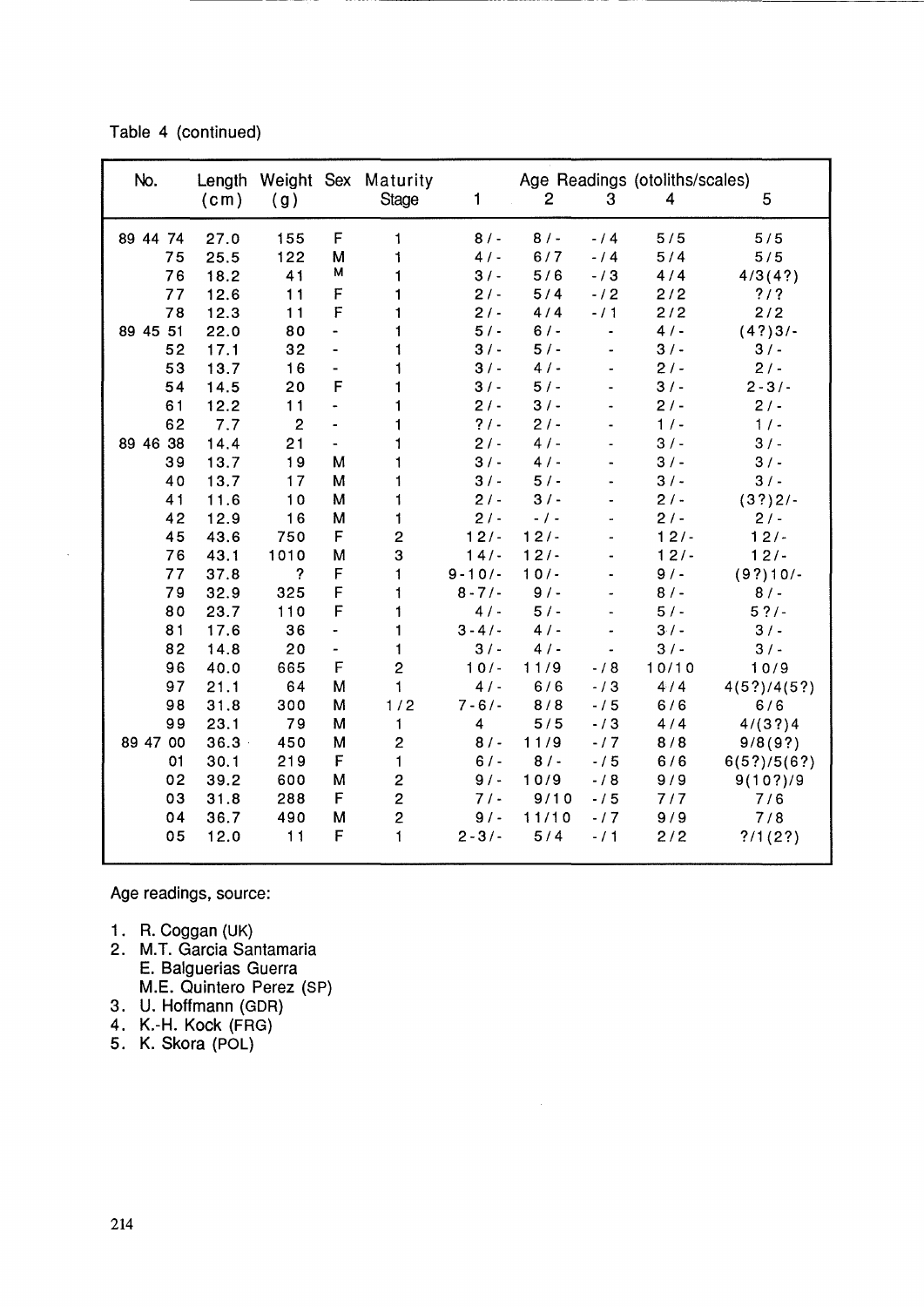| No.                                                                                                                                                                                 | Length<br>(c <sub>m</sub> )                                                                                                                                                               | Weight<br>(g)                                                                                                                                                          | Sex                                                                                              | Maturity<br><b>Stage</b>                                                                                                                                | 1                                                                                                                                                                                                                       | 2                                                                                                                                    | Age Readings<br>3                                                                                                                                                                           | 4                                                                                    |
|-------------------------------------------------------------------------------------------------------------------------------------------------------------------------------------|-------------------------------------------------------------------------------------------------------------------------------------------------------------------------------------------|------------------------------------------------------------------------------------------------------------------------------------------------------------------------|--------------------------------------------------------------------------------------------------|---------------------------------------------------------------------------------------------------------------------------------------------------------|-------------------------------------------------------------------------------------------------------------------------------------------------------------------------------------------------------------------------|--------------------------------------------------------------------------------------------------------------------------------------|---------------------------------------------------------------------------------------------------------------------------------------------------------------------------------------------|--------------------------------------------------------------------------------------|
|                                                                                                                                                                                     |                                                                                                                                                                                           |                                                                                                                                                                        |                                                                                                  | South Georgia, Source: VNIRO, AtlantNIRO                                                                                                                |                                                                                                                                                                                                                         |                                                                                                                                      |                                                                                                                                                                                             |                                                                                      |
| 1<br>$\overline{\mathbf{c}}$<br>3<br>4<br>5<br>$\overline{6}$<br>$\overline{7}$<br>8<br>9<br>10<br>11<br>12<br>13<br>14<br>15<br>16<br>17<br>18<br>19<br>20<br>21<br>22<br>23<br>24 | 7.3<br>7.5<br>9.0<br>18.4<br>20.7<br>20.7<br>20.8<br>22.0<br>27.8<br>28.1<br>28.5<br>30.5<br>30.5<br>34.0<br>34.5<br>36.0<br>36.0<br>36.2<br>39.6<br>40.5<br>42.6<br>48.7<br>50.5<br>57.5 | 1.1<br>1.3<br>2.5<br>34<br>49.2<br>49.5<br>51.2<br>63<br>117<br>136<br>118<br>165<br>186<br>276<br>276<br>287<br>307<br>344<br>374<br>475<br>450<br>915<br>870<br>1720 | M<br>F<br>M<br>M<br>M<br>M<br>F<br>F<br>M<br>M<br>F<br>F<br>M<br>M<br>M<br>M<br>F<br>M<br>M<br>F | 2<br>$\overline{c}$<br>$\overline{c}$<br>1<br>3<br>3/4<br>2<br>3<br>$\overline{2}$<br>3/4<br>3/4<br>2/3<br>3<br>3/4<br>2/3<br>3/4<br>3/4<br>3<br>3<br>3 | $0 +$<br>$0 +$<br>$0 +$<br>1<br>$+$<br>1<br>$+$<br>1<br>$+$<br>1<br>$+$<br>$1 +$<br>$2+$<br>$2+$<br>$2 +$<br>$3 +$<br>$3+$<br>$3+$<br>$4 +$<br>4 +<br>$4 +$<br>$4 +$<br>$5+$<br>$5+$<br>$5+$<br>$7 +$<br>$8+$<br>$11 +$ | 0<br>0<br>0<br>1<br>1<br>$\overline{\mathbf{c}}$<br>$\overline{c}$<br>$\overline{c}$<br>$233$<br>$333$<br>3<br>4<br>4<br>4<br>4<br>5 | $\mathbf 0$<br>0<br>0<br>1<br>$\overline{c}$<br>$\overline{c}$<br>$\frac{2}{?}$<br>$\overline{c}$<br>$\overline{c}$<br>$\overline{c}$<br>3<br>4<br>4<br>5<br>$\ddot{\mathcal{C}}$<br>5<br>9 | 0<br>0<br>0<br>1<br>222222<br>3<br>$\ddot{\mathbf{?}}$<br>3<br>4<br>4<br>4<br>4<br>5 |
|                                                                                                                                                                                     |                                                                                                                                                                                           |                                                                                                                                                                        |                                                                                                  | South Georgia, December 1984, Source: VNIRO, AtlantNIRO                                                                                                 |                                                                                                                                                                                                                         |                                                                                                                                      |                                                                                                                                                                                             |                                                                                      |
| 1<br>$\overline{\mathbf{c}}$<br>3<br>4<br>5                                                                                                                                         | 25.1<br>37.4<br>37.1<br>29.2<br>33.2                                                                                                                                                      | 90<br>363<br>346<br>175<br>264                                                                                                                                         | M<br>M<br>F<br>F<br>۲                                                                            |                                                                                                                                                         | 3<br>6<br>6<br>$\overline{\mathbf{4}}$<br>5                                                                                                                                                                             | $\mathbf{c}$<br>3<br>3<br>3<br>3                                                                                                     | $\mathbf 2$<br>4<br>?<br>$\overline{2}$<br>3                                                                                                                                                | 3<br>4<br>4<br>3<br>3                                                                |
|                                                                                                                                                                                     |                                                                                                                                                                                           |                                                                                                                                                                        |                                                                                                  | Shag Rocks, October 1985, Source: VNIRO, AtlantNIRO                                                                                                     |                                                                                                                                                                                                                         |                                                                                                                                      |                                                                                                                                                                                             |                                                                                      |
| 6<br>7<br>8<br>9<br>10<br>11<br>$\begin{array}{c} 12 \\ 13 \end{array}$<br>14<br>15                                                                                                 | 13.3<br>24.8<br>30.0<br>21.6<br>13.5<br>25.1<br>13.9<br>22.2<br>28.9<br>15.2                                                                                                              | 12.1<br>91.6<br>174.0<br>66.5<br>11.2<br>86.6<br>10.1<br>59.7<br>114.0<br>17.8                                                                                         | M<br>F<br>M<br>M<br>F<br>F<br>F<br>F<br>M<br>M                                                   |                                                                                                                                                         | 1<br>3<br>4<br>3<br>1<br>3<br>1<br>3<br>4<br>1                                                                                                                                                                          | ?<br>$\overline{\mathbf{c}}$<br>3<br>$\overline{c}$<br>1<br>1<br>$\overline{c}$<br>$\overline{c}$<br>1                               | $\boldsymbol{\mathcal{P}}$<br>$\overline{\mathbf{c}}$<br>4<br>$\overline{\mathbf{c}}$<br>$\mathbf{1}$<br>$\overline{\mathbf{c}}$<br>1<br>$\begin{array}{c} 2 \\ 3 \end{array}$<br>1         | $\frac{2}{3}$<br>332323232                                                           |

Table 5: Age readings of *Champsocephalus gunnari* otoliths from South Georgia, the South Orkney Islands and South Shetland Islands.

--------------------- ---------------------------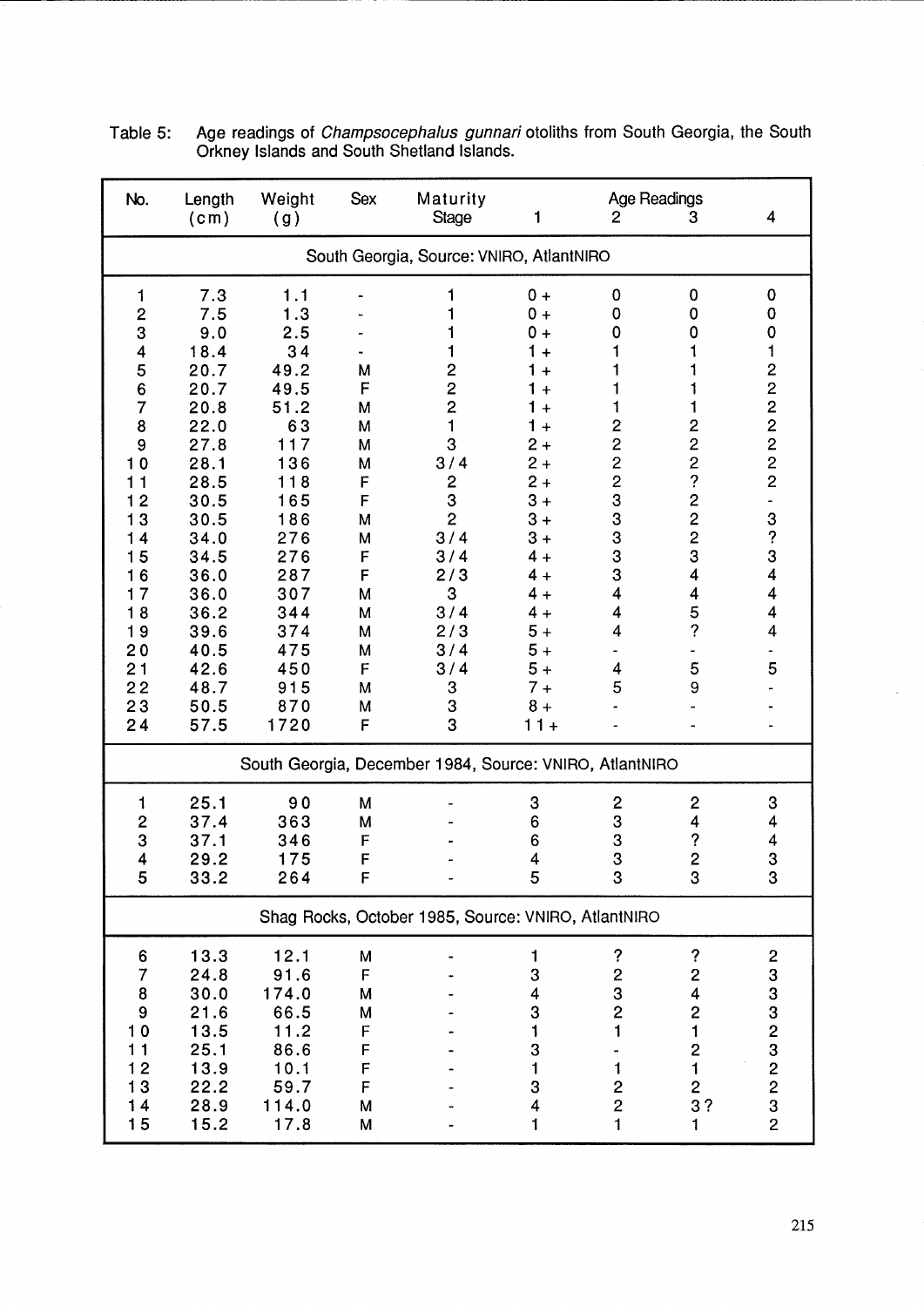|  |  |  | Table 5 (continued) |
|--|--|--|---------------------|
|--|--|--|---------------------|

| No.                                                                                   | Length<br>(c <sub>m</sub> )                                                                          | Weight<br>(g)                                                                     | <b>Sex</b>                                               | Maturity<br><b>Stage</b>                                                                                                                             | 1                                                                                                         | $\overline{2}$                                                                                                                       | <b>Age Readings</b><br>3                                                                    | 4                                                                                                                              |
|---------------------------------------------------------------------------------------|------------------------------------------------------------------------------------------------------|-----------------------------------------------------------------------------------|----------------------------------------------------------|------------------------------------------------------------------------------------------------------------------------------------------------------|-----------------------------------------------------------------------------------------------------------|--------------------------------------------------------------------------------------------------------------------------------------|---------------------------------------------------------------------------------------------|--------------------------------------------------------------------------------------------------------------------------------|
|                                                                                       |                                                                                                      |                                                                                   |                                                          | South Orkney Islands, March 1978, Source: VNIRO, AtlantNIRO                                                                                          |                                                                                                           |                                                                                                                                      |                                                                                             |                                                                                                                                |
| 1<br>$\frac{2}{3}$<br>4<br>5<br>6<br>$\overline{7}$<br>8<br>9<br>10<br>11<br>12<br>13 | 13.5<br>20.5<br>22.0<br>22.0<br>24.0<br>25.0<br>26.5<br>27.0<br>27.0<br>28.0<br>28.0<br>30.0<br>30.5 | 10<br>50<br>60<br>60<br>70<br>90<br>100<br>110<br>100<br>110<br>120<br>160<br>140 | F<br>F<br>M<br>F<br>F<br>M<br>F<br>M<br>M<br>M<br>F      | 1<br>$\overline{c}$<br>1<br>2/3<br>$\mathbf{2}$<br>3<br>3<br>3<br>$\overline{c}$<br>$\overline{2}$<br>$\overline{\mathbf{c}}$<br>$\overline{2}$<br>3 | $1 +$<br>$2+$<br>$2+$<br>$3+$<br>$3+$<br>$3+$<br>$4 +$<br>$4 +$<br>$4 +$<br>$4 +$<br>$5+$<br>$5+$<br>$5+$ | 1<br>$\overline{\mathbf{c}}$<br>$\overline{c}$<br>2333333333<br>3                                                                    | $\mathbf{1}$<br>$\overline{c}$<br>$\overline{c}$<br>233333333<br>3                          | $1 +$<br>$2+$<br>$\frac{3}{2}$<br>2<br>2 +<br>3/4<br>3<br>3<br>$4 +$<br>$4 +$<br>$\overline{\mathbf{4}}$<br>4                  |
| 14                                                                                    | 33.0                                                                                                 | 230                                                                               | F                                                        | 3<br>South Shetland Islands, March 1985, Source: VNIRO, AtlantNIRO                                                                                   | $6+$                                                                                                      | $\overline{4}$                                                                                                                       | $\overline{4}$                                                                              | $3+$                                                                                                                           |
|                                                                                       |                                                                                                      |                                                                                   |                                                          |                                                                                                                                                      |                                                                                                           |                                                                                                                                      |                                                                                             |                                                                                                                                |
| 1<br>234567<br>8<br>9<br>10<br>11<br>12                                               | 29.5<br>30.5<br>34.2<br>34.3<br>36.2<br>36.5<br>40.0<br>40.0<br>41.0<br>47.3<br>47.5<br>51.5         | 165<br>165<br>260<br>450<br>500<br>740<br>940<br>980                              | F<br>M<br>M<br>F<br>F<br>F<br>F<br>M<br>M<br>M<br>F<br>M | $\mathbf{2}$<br>$\overline{2}$<br>3<br>3<br>3<br>$\frac{2}{2}$<br>3<br>$\overline{2}$<br>3/4<br>4<br>4                                               | $3+$<br>$3+$<br>$4 +$<br>$4 +$<br>$5+$<br>$5+$<br>$5+$<br>$5+$<br>$5+$<br>$7 +$<br>$7 +$<br>$8+$          | 3<br>$\overline{\mathbf{c}}$<br>3<br>$\overline{\mathbf{4}}$<br>4<br>3<br>$\overline{\mathbf{4}}$<br>5<br>>5<br>$\overline{7}$<br>>6 | 3<br>3<br>4<br>$\overline{\mathbf{4}}$<br>5<br>4<br>5<br>5<br>8<br>7<br>$\ddot{\mathbf{c}}$ | 3<br>$3+$<br>$\overline{\mathcal{A}}$<br>$\overline{7}$<br>$\frac{5}{7}$<br>6<br>6<br>6<br>$\ddot{\textbf{?}}$<br>$6+$<br>$6+$ |

----------------------------

Age readings, source:

- 1. VNIRO and AtlantNIRO (USSR)
- 2. G. Gubsch (GDR)
- 3. J. Sosinski (POl)
- 4. R. Coggan/M. White (UK)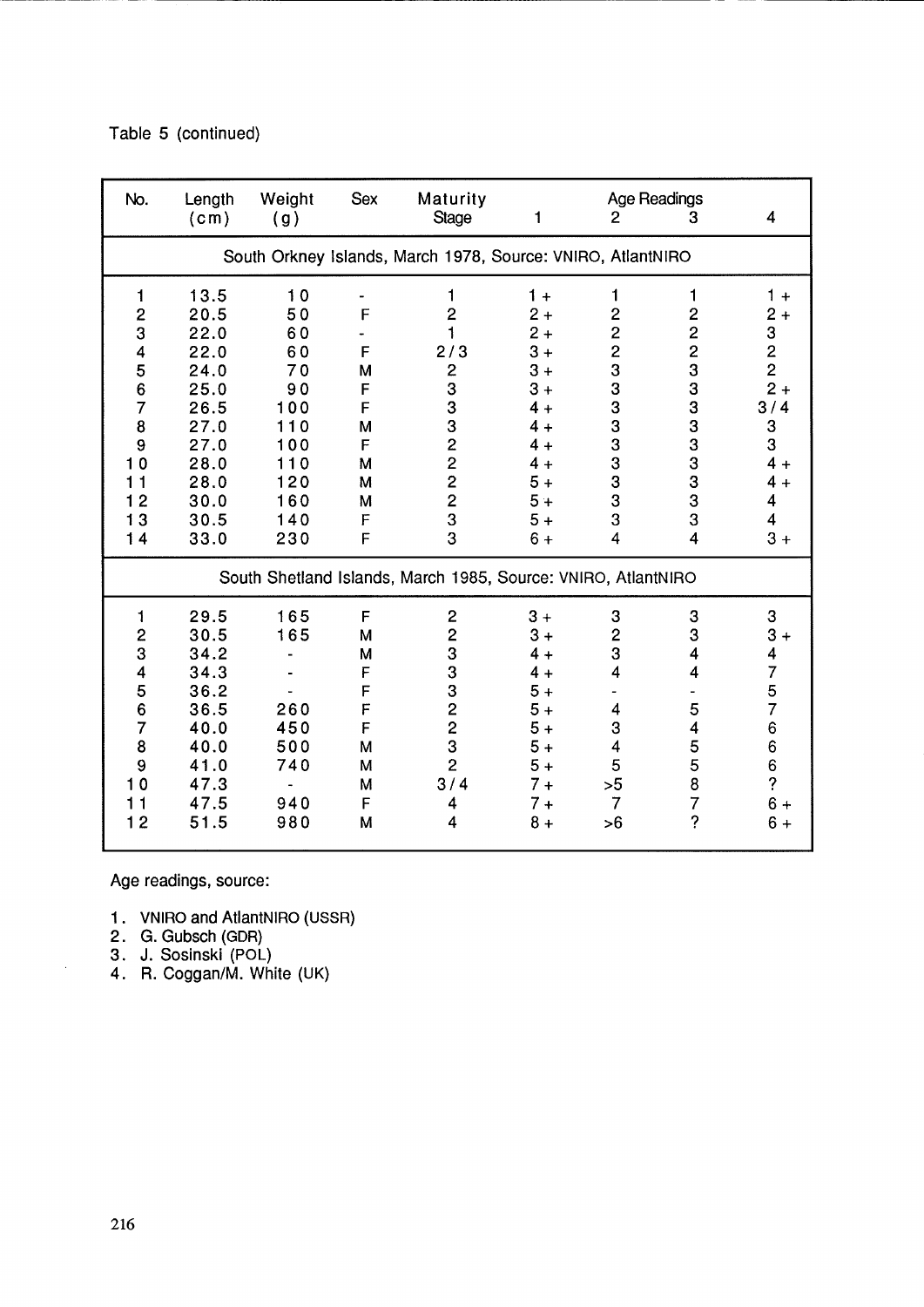Table 6: Age readings of Pleuragramma antarcticum otoliths from Mawson Sea, March 1984.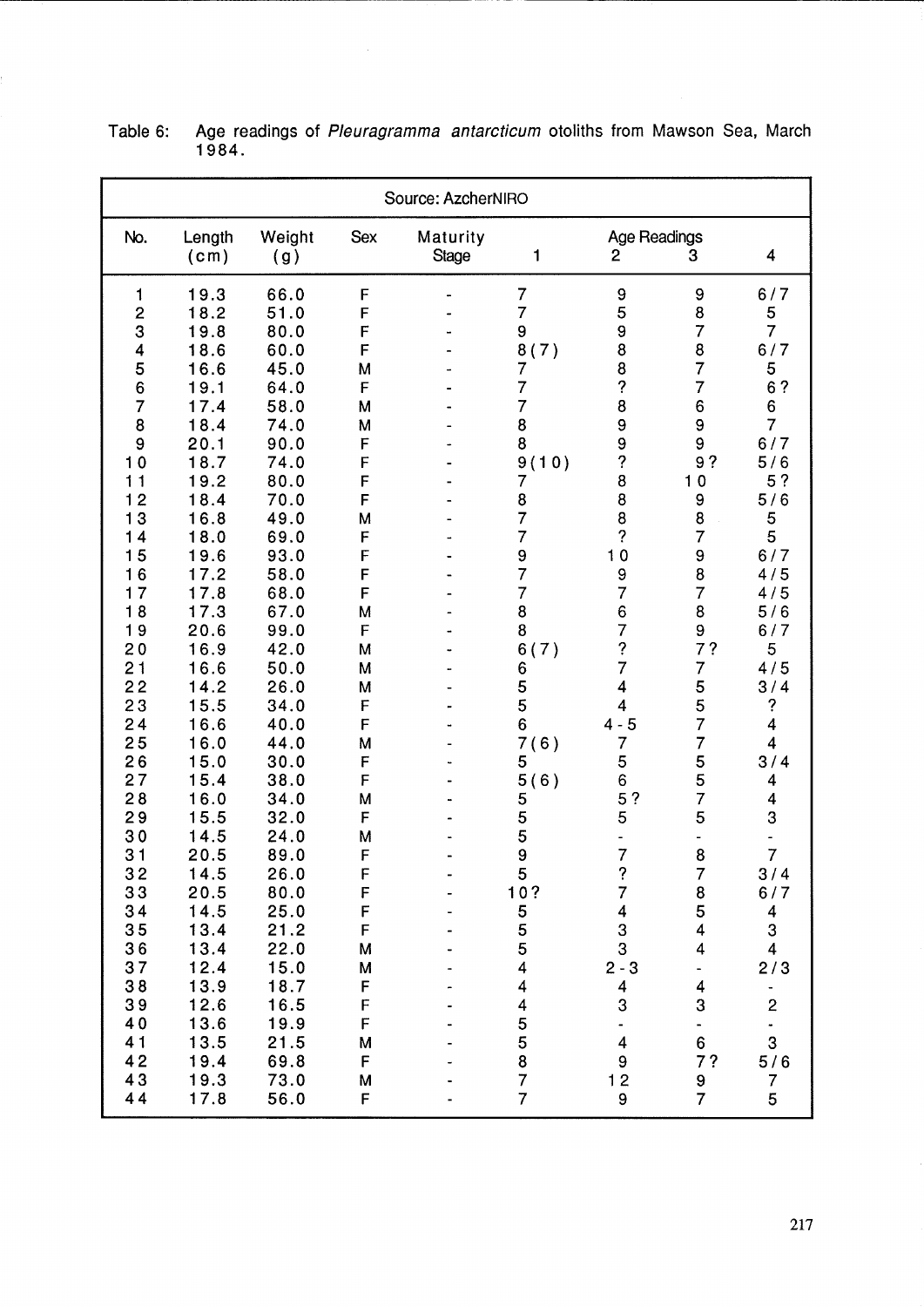| No.      | Length<br>(cm) | Weight<br>(g) | <b>Sex</b> | Maturity<br><b>Stage</b> |   | <b>Age Readings</b><br>2 | 3      |     |
|----------|----------------|---------------|------------|--------------------------|---|--------------------------|--------|-----|
| 45       | 17.1           | 52.5          | М          |                          |   |                          | 5      | 5/6 |
| 46<br>47 | 16.5<br>15.9   | 44.5<br>38.9  | M          |                          | 6 | 8<br>6                   | 5<br>6 | 5   |
| 48       | 13.8           | 20.3          | М          |                          | 5 | 5                        | 6      | 3   |
| 49       | 13.6           | 18.5          |            |                          | 5 |                          |        | 2   |
| 50       | 18.1           | 46.8          | F          | ۰                        | 6 | 5                        | 8      | 5   |

### Table 6 (continued)

Age readings, source:

- 1. V.V. Gerasimchook (USSR)
- 2. G. Hubold (FRG)
- 3. R. Williams (AUS)
- 4. E. Barrera-Oro (ARG)

 $\alpha$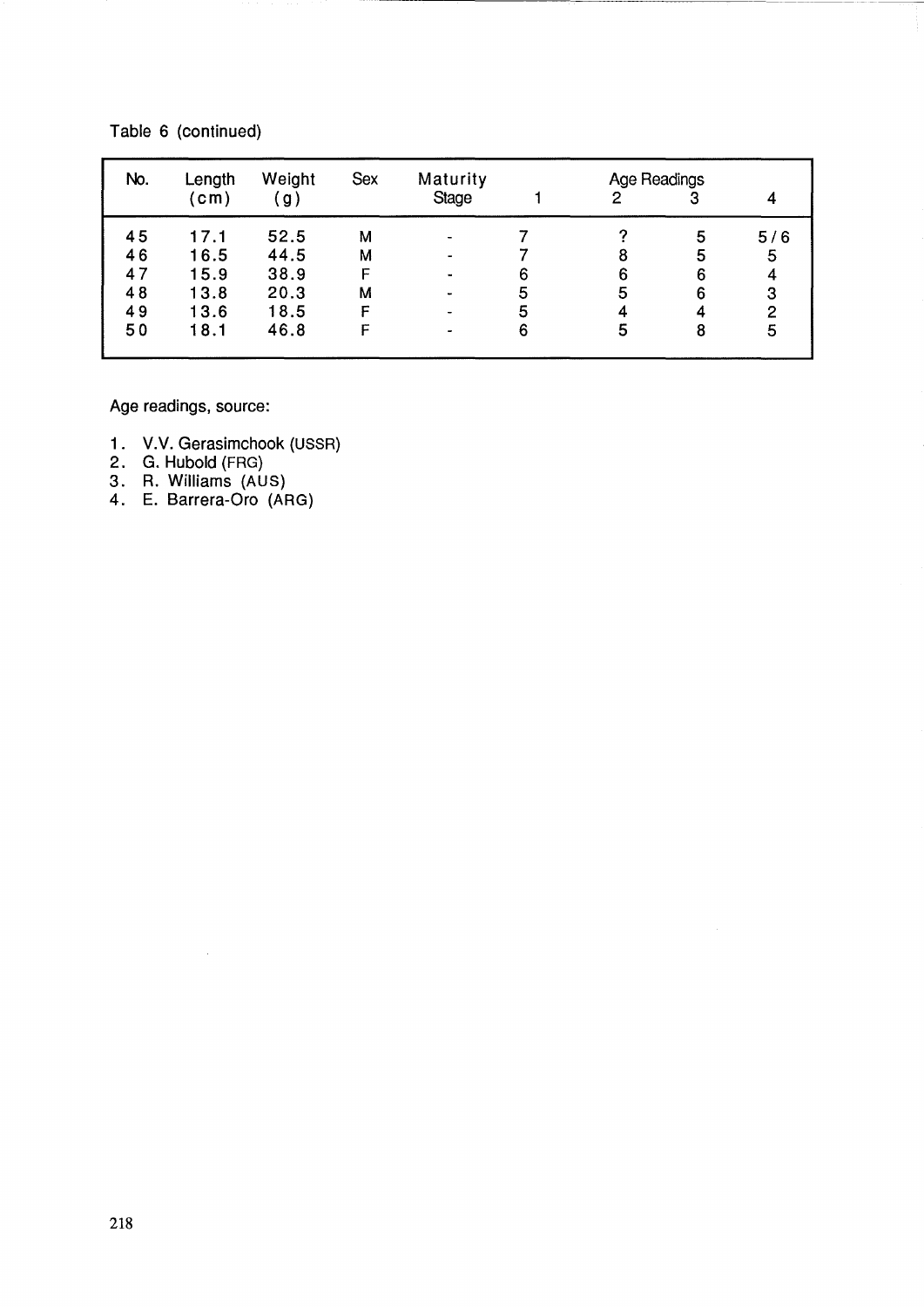

## NOTOTHENIA ROSSII

Figure 1: Length versus age plot from comparative age determinations on scales of Notothenia rossii from South Georgia. Collected 1971, 1977 by VNIRO (USSR). For readers 1-4 see footnote to Table 1.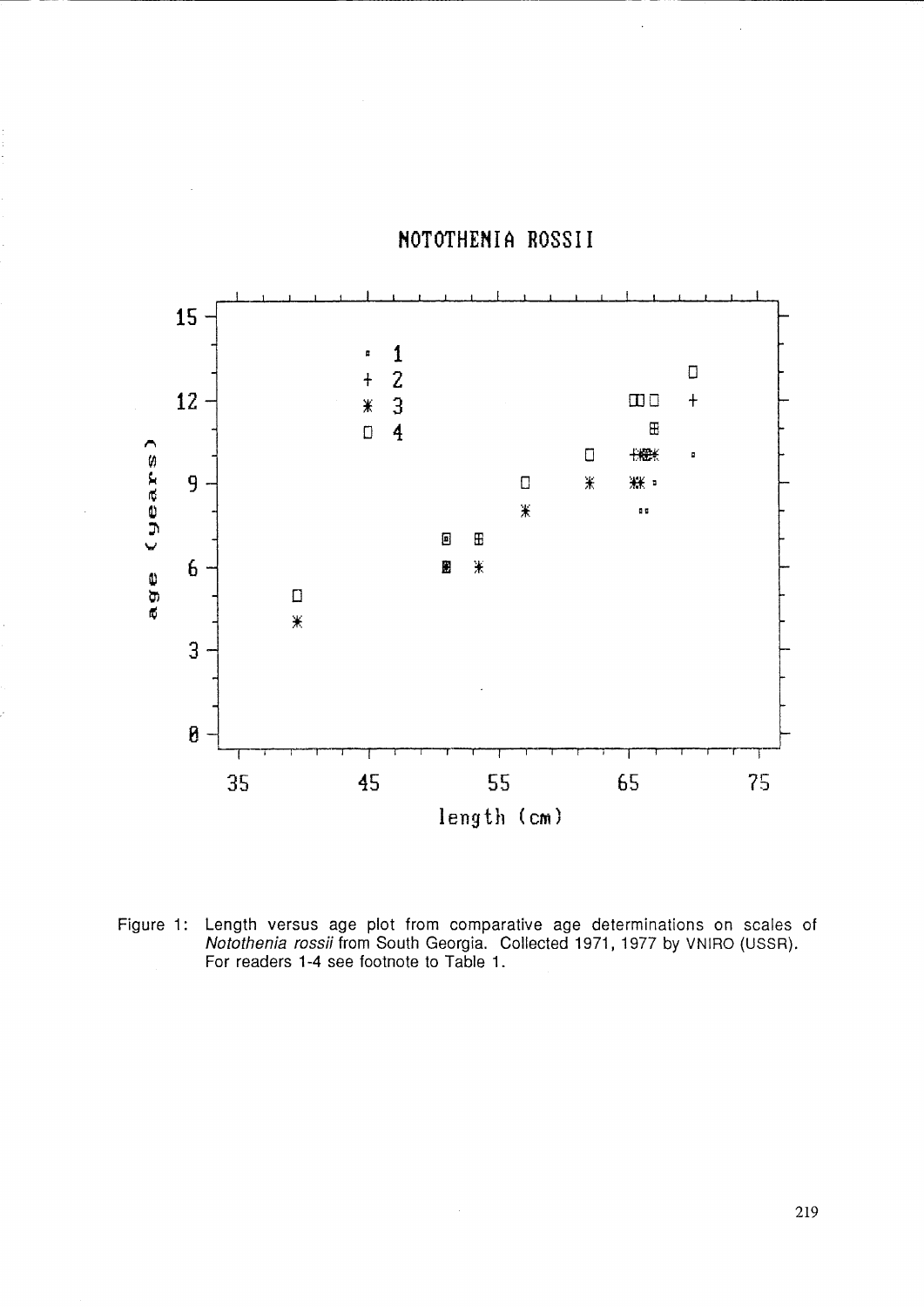

# HOTOTHEMIA ROSSII

----------------------- - -- --------------------

Figure 2: Length versus age plot from comparative age determinations on scales of Notothenia rossii from South Georgia. Collected 1986 by AtlantNIRO (USSR). For readers 1-4 see footnote to Table 1.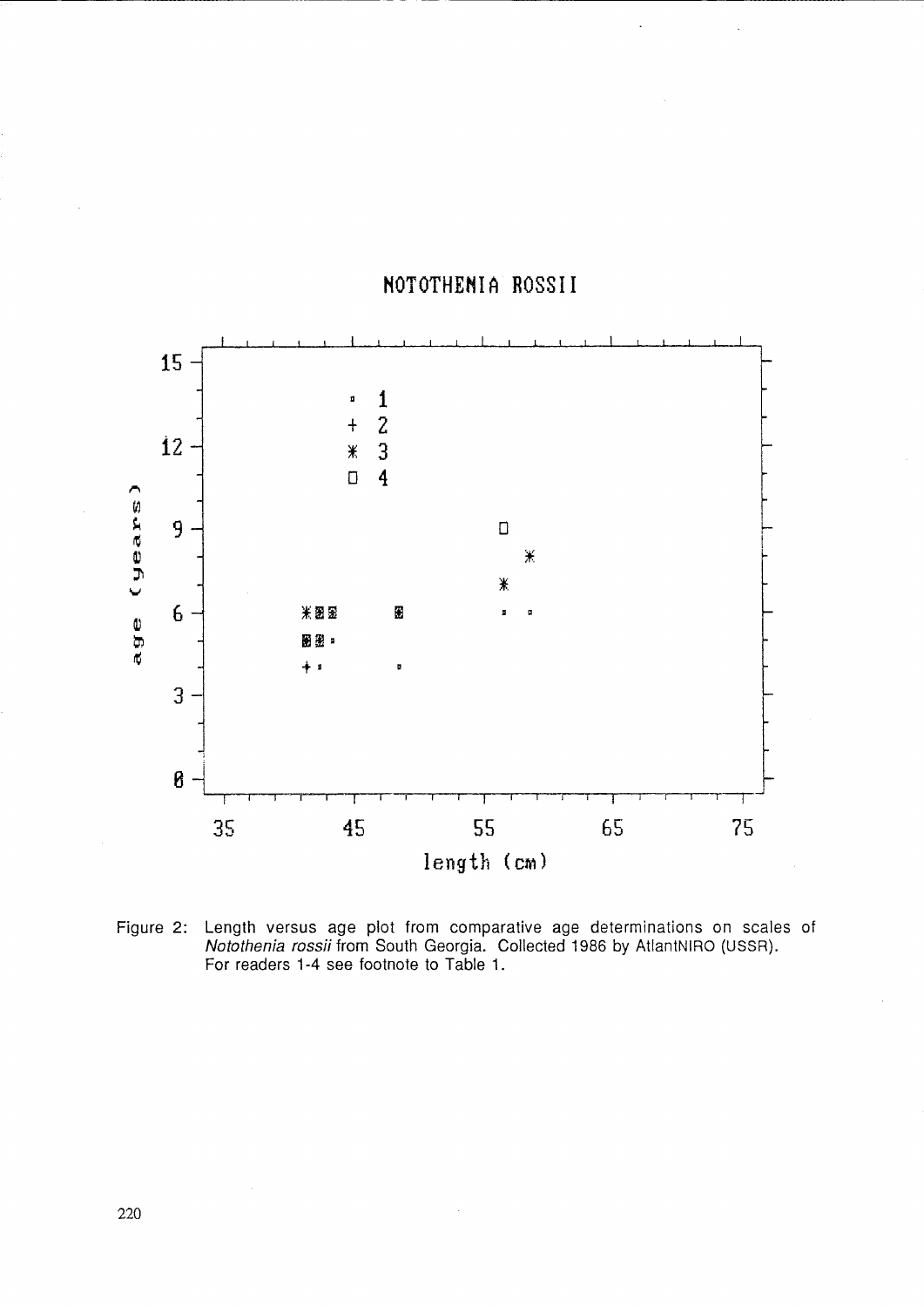## MOTOTHENIA GIBBERIFROHS

~----~-



Figure 3: Length versus age plot from comparative age determinations on scales of Notothenia gibberifrons from South Georgia. (Data of reader 5 have not been included due to submission after deadline). Collected 1985, 1986 by VNIRO and AtlantNIRO (USSR). For readers 1-4 see footnote to Table 3.

221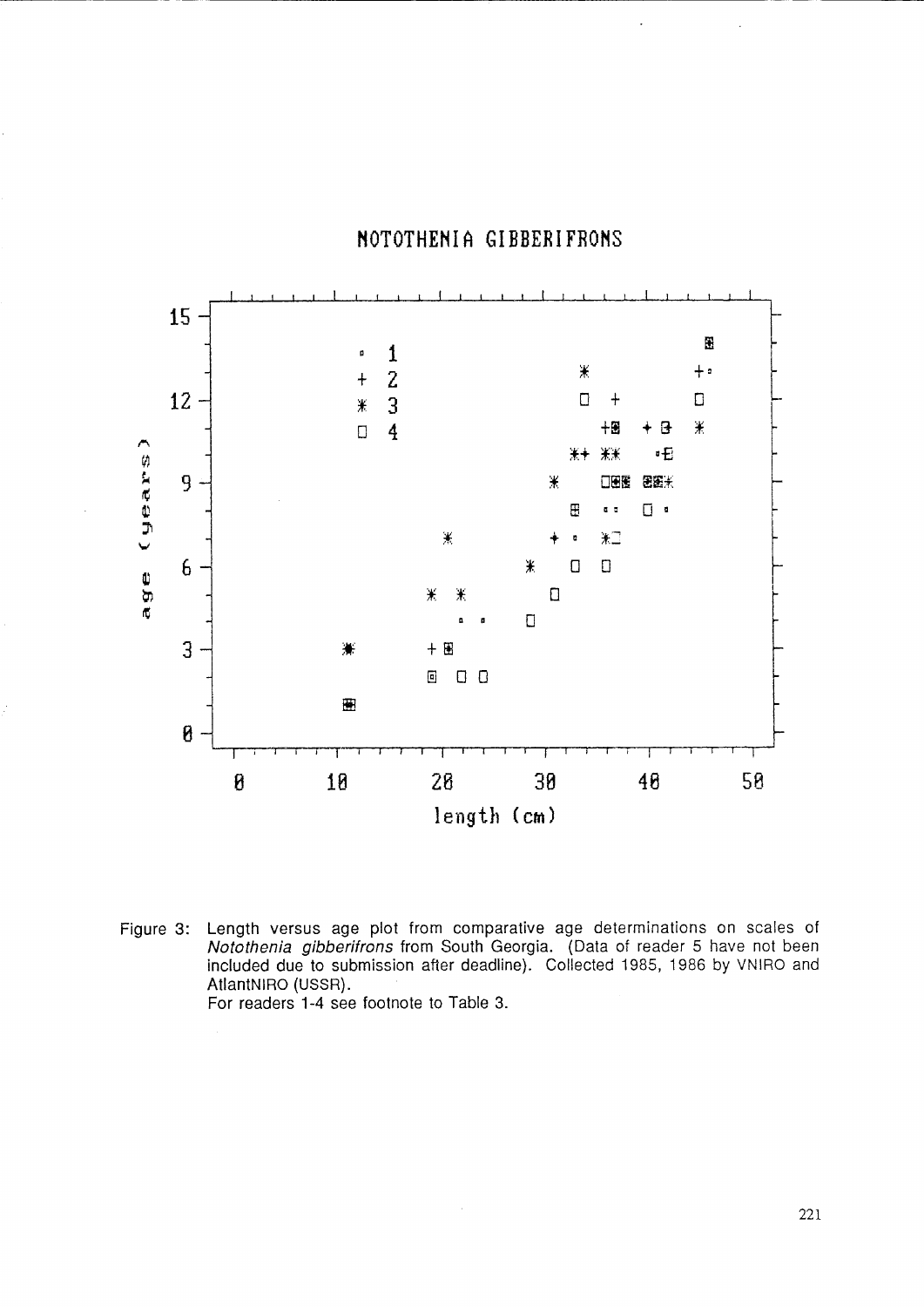### NOTOTHENIA GIBBERIFRONS



Figure 4: Length versus age plot from comparative age determinations on scales of<br>*Notothenia gibberifrons* from the South Shetland Islands. (Data of reader 5 have not been included due to submission after deadline). Collected 1985, 1986 by VNIRO and AtlantNIRO (USSR). For readers 1-4 see footnote to Table 3.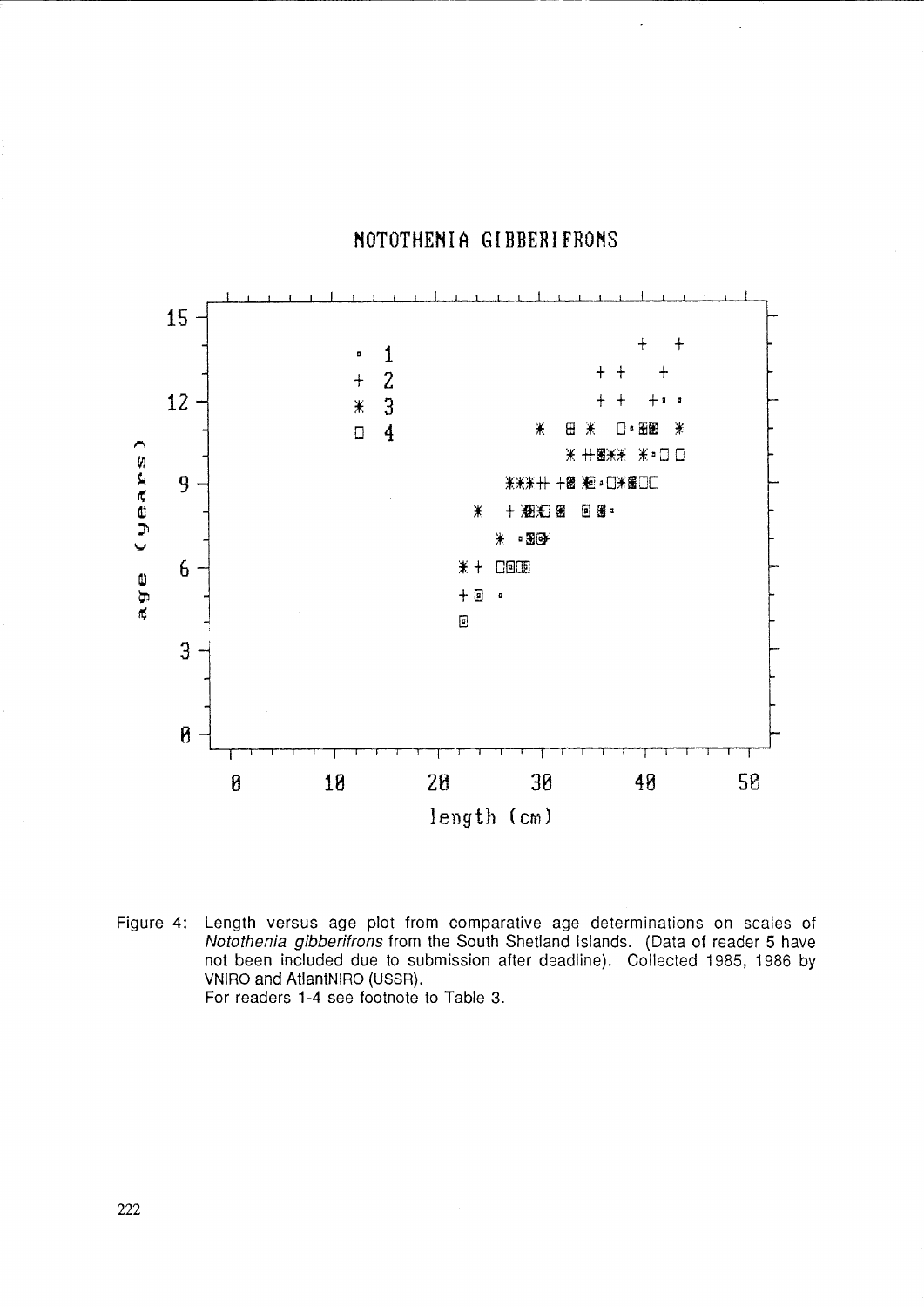## CHAMPSOCEPHALUS GUNNARI



Length versus age plot from comparative age determinations on otoliths of Champsocephalus gunnari from South Georgia. Collected by VNIRO and AtlantNIRO Figure 5:  $(USSR)$ . For readers 1-4 see footnote to Table 5.

223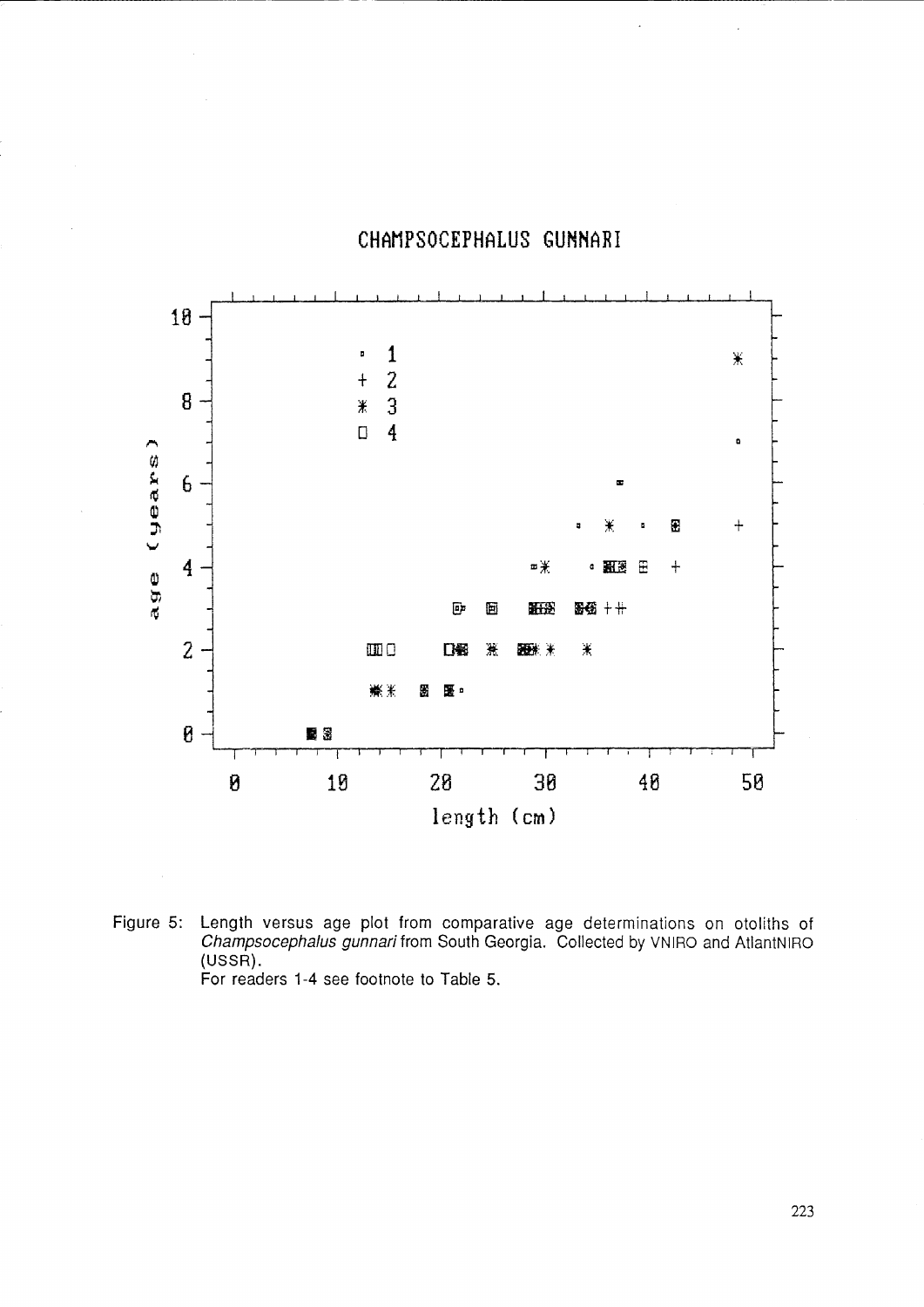



Figure 6: Length versus age plot from comparative age determinations on otoliths of Champsocephalus gunnari from the South Orkney Islands. Collected by VNIRO and AtlantNIRO (USSR).<br>For readers 1-4 see footnote to Table 5.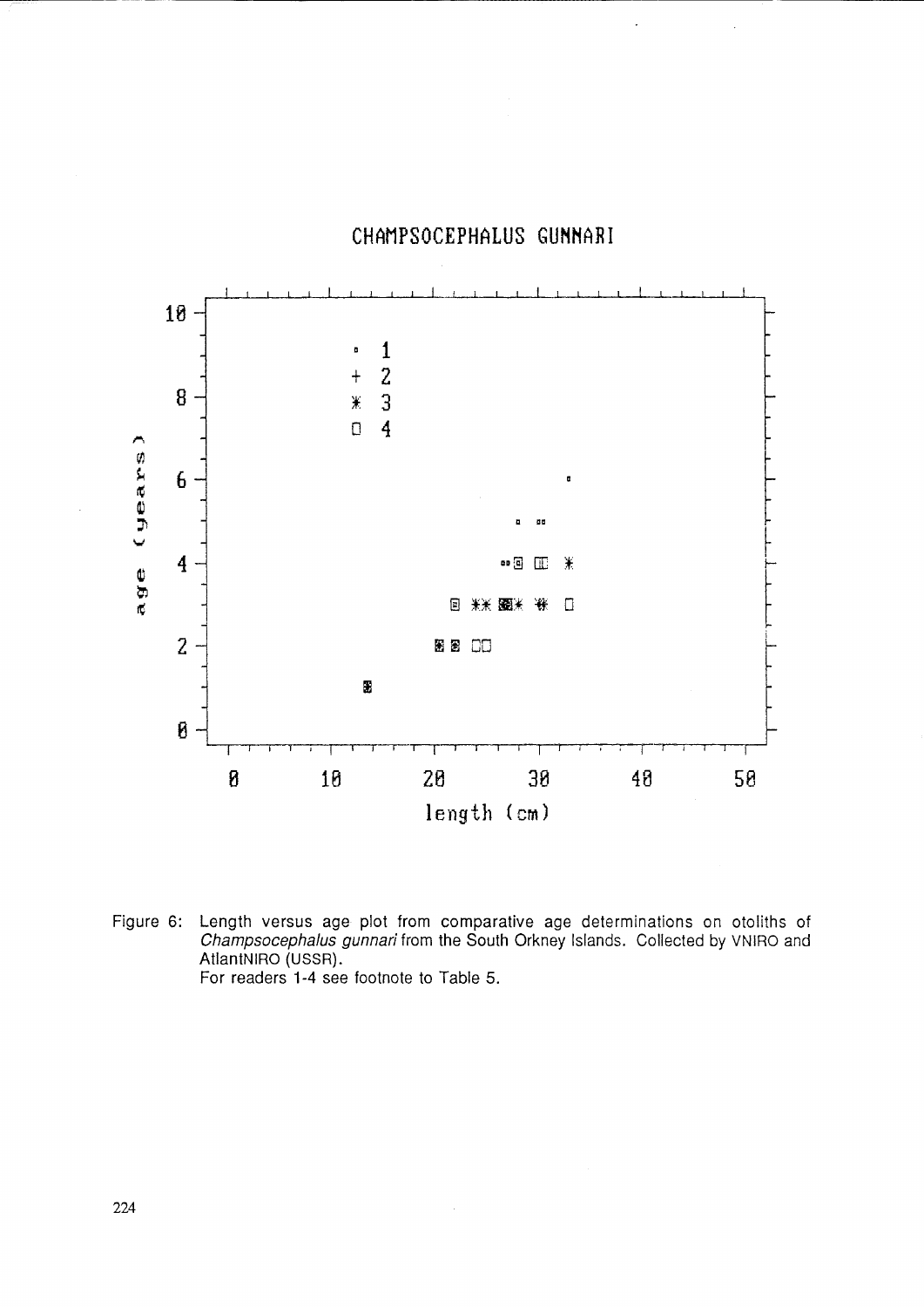

# **CHAMPSOCEPHALUS GUMNARI**

-------------------------- -

Figure 7: Length versus age plot from comparative age determinations on otoliths of Champsocephalus gunnari from the South Shetland Islands. Collected by VNIRO and AtlantNIRO (USSR). For readers 1-4 see footnote to Table 5.